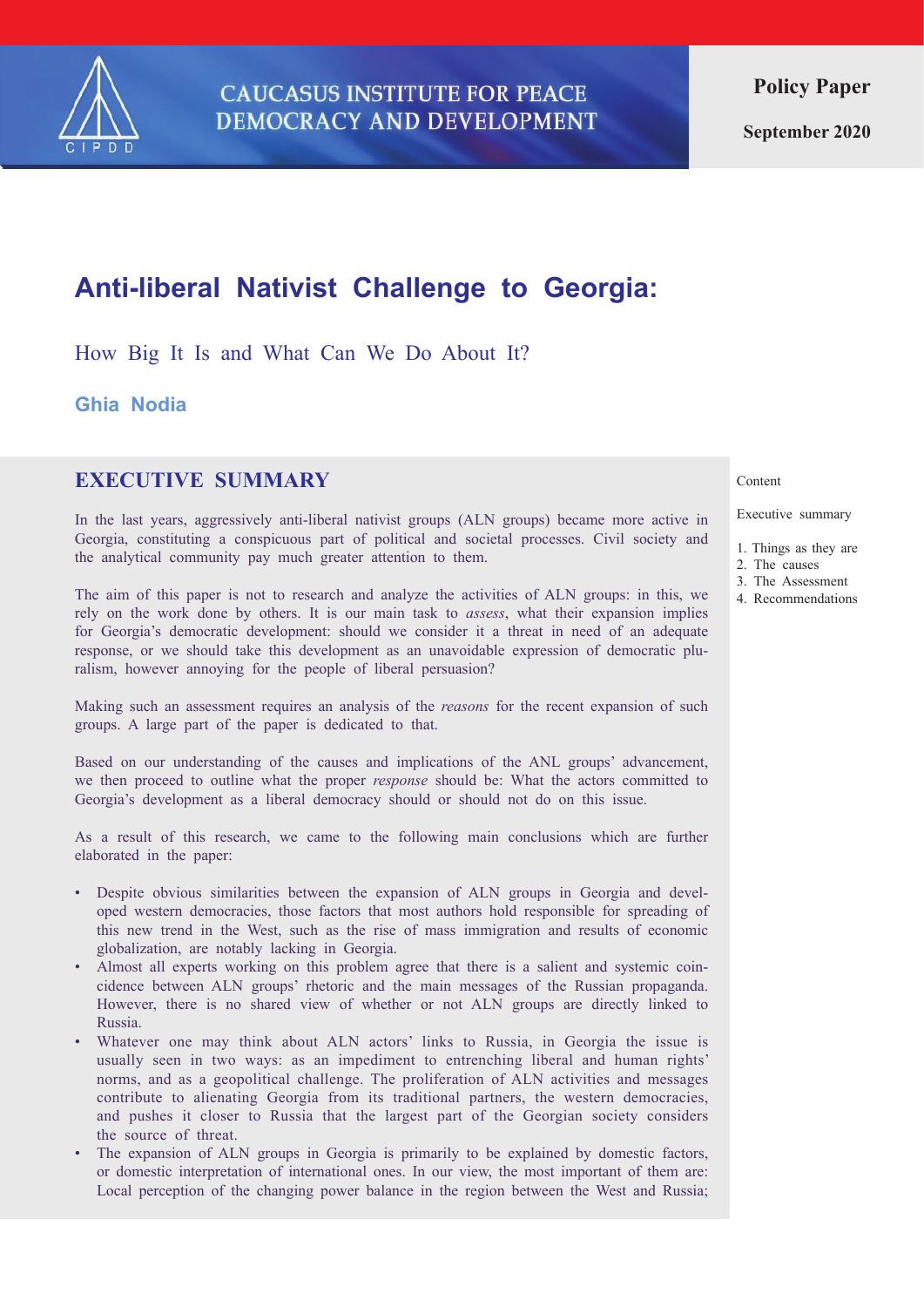the backlash against processes of modernization and westernization of Georgia's political and social institutions; and government policies since 2012.

- Currently, the scope of challenges to Georgia's democratic development coming from the activities of the ALN groups are assessed as small or medium. But under changed circumstances, they may increase.
- At this point, challenges from the expansion of ALN groups mainly concern increased vulnerability of minority groups and strengthening existing trends towards politically motivated violence.
- So far, the influence of ALN groups is not big enough to challenge Georgia's commitment to the policy of European and Euro-Atlantic integration.
- The presence of actors defending the ALN agenda, whatever one might think of them, is an inescapable part of democratic pluralism in modern society. However, attitudes towards them shall substantially change when it comes to the use of violence, threat of violence, or calls to violence from aggressive ALN groups.
- The use of hate speech and intentional spread of fake news typical of many ALN actors shall also be the subject of public condemnation.
- Countering challenges stemming from the expansion of the ALN groups does not require the creation of new legislative mechanisms or any other special measures. It is necessary, though, to use existing legislative mechanisms more consistently.
- Georgia's current government does not properly use existing legislation and does not properly punish violence, threats of violence, or calls to violence coming from ALN groups. Changing this policy is the shortest and, at the same time, an indispensable way towards alleviating the existing problems.
- In the longer term, to prevent the threat of the further expansion of ALN groups, measures of raising consciousness and civic educations shall be given preference to.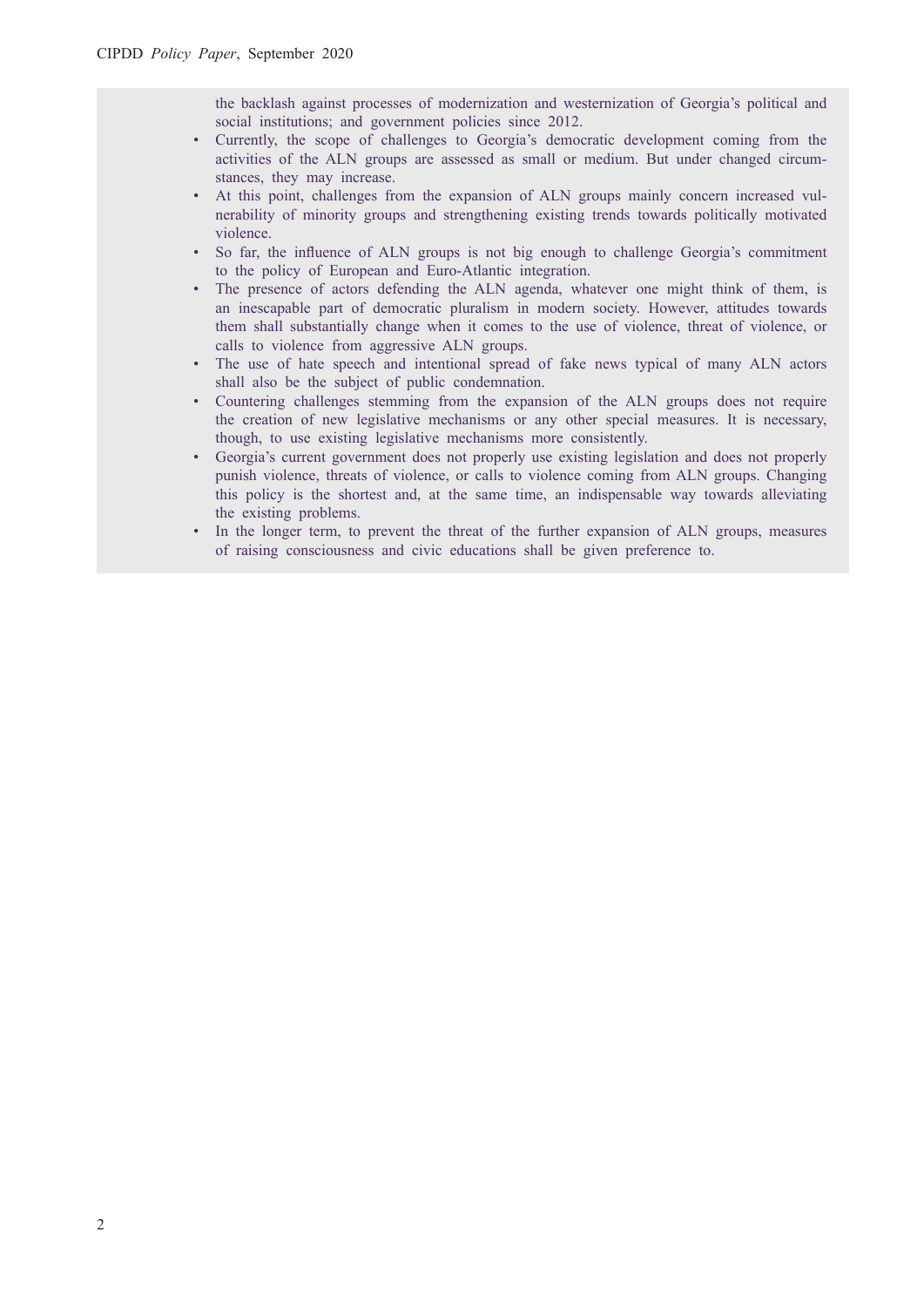#### *Sources, methodology, and structure*

In the last several years, a number of research papers have been published on the activities of ALN groups in Georgia.<sup>1</sup> Thanks to this, we now have quite a good picture of who these groups are, what are their main messages and methods, what is the typical social background of their members, what social changes might have encouraged their expansion, etc. Besides, there exist important programs aiming at systemic and consistent exposure of fake news spread by them.2 This work has made our tasks much easier to pursue.

Since our research is primarily focused not on activities of ALN groups per se, but on possible responses to them from the part of society that espouses values of liberal democracy, it was important for us to study attitudes and perceptions of ALN groups typical for this societal segment. For that end, we carried out an empirical study including several components. Thirteen in-depth interviews were taken from experts and politicians; based on their results, we created a questionnaire for an on-line expert survey for which we received 117 responses. 42 percent of respondents represented academia, 36 percent – non-governmental organizations, 8 percent were independent analysts, with the rest coming from the media, public service, international organizations, and other areas. We also carried out a round table discussion with analysts who have researched this specific topic. Naturally, we cannot claim that the results of such a survey can be generalized, but we believe it gives us a good idea of what this specific segment of the Georgian society thinks about this issue and what kind of responses it would deem desirable and necessary.

The first version of the paper was discussed with experts, students, and civil society activists in Tbilisi, Kutaisi, and Batumi. In parallel, we got detailed reviews from two of Georgia's leading social scientists. We are very grateful for all the suggestions and tried to incorporate as many of them into the final version. Only the author is responsible for all the mistakes and shortcomings.

The paper starts with a summary of the existing state of affairs with regards to ALN groups in Georgia: we discuss what kind of groups we are talking about and since when had their activities become more salient. After this, the paper moves to the analysis of possible causes of their expansion; this, among other things, required drawing some parallels with similar trends in established democracies. Based on this, we try to assess what can be the impact of the ALN groups' expansion on the social and political developments

Almost all experts working on this problem agree that there is a salient and systemic coincidence between ALN groups' rhetoric and the main messages of the Russian propaganda. However, there is no shared view of whether or not ALN groups are directly linked to Russia.

in Georgia and whether – and how much – can they constitute a threat to the entrenchment of the norms and institutions of liberal democracy and human rights in Georgia. Last but not least, we discuss some *recommendations* for political and social actors.

# **1. THINGS AS THEY ARE**

*Which messages define the identity of ALN groups in Georgia*

ALN groups in Georgia are quite diverse and it is not easy to reduce them all to a single set of ideas. Nevertheless, we can formulate several principal claims that unifies them and define their identity.

- (1) Liberal values spread by the West are false in themselves and pernicious for Georgia. They undermine the traditional Georgian culture, institutions, and morality. Defense of sexual minorities is especially unacceptable as it is nothing else but the propaganda of amorality.
- (2) Georgia's liberal elites, including pro-western political parties, NGOs dependent on western funding, pro-western media, liberally-minded public intellectuals, and others work against the interests of their country and, probably, serve those of the global elites.
- (3) Eastern Orthodoxy is the core of the Georgian identity and culture and the Georgian Orthodox Church (GOC) is their principal guardian. Respectively, external and internal liberal forces are especially keen to emasculate them. The Church is the main ally in fighting the forces of liberalism.
- (4) The influx of foreigners, especially those from the Muslim countries (Turkey, Iran, the Arab states, etc.) and their business activities threaten the country, its culture, and its au-

We believe that the most important factors explaining the expansion of ALN groups in Georgia are: Local perception of the changing power balance in the region between the West and Russia; the backlash against processes of modernization and westernization of Georgia's political and social institutions; and government policies since 2012.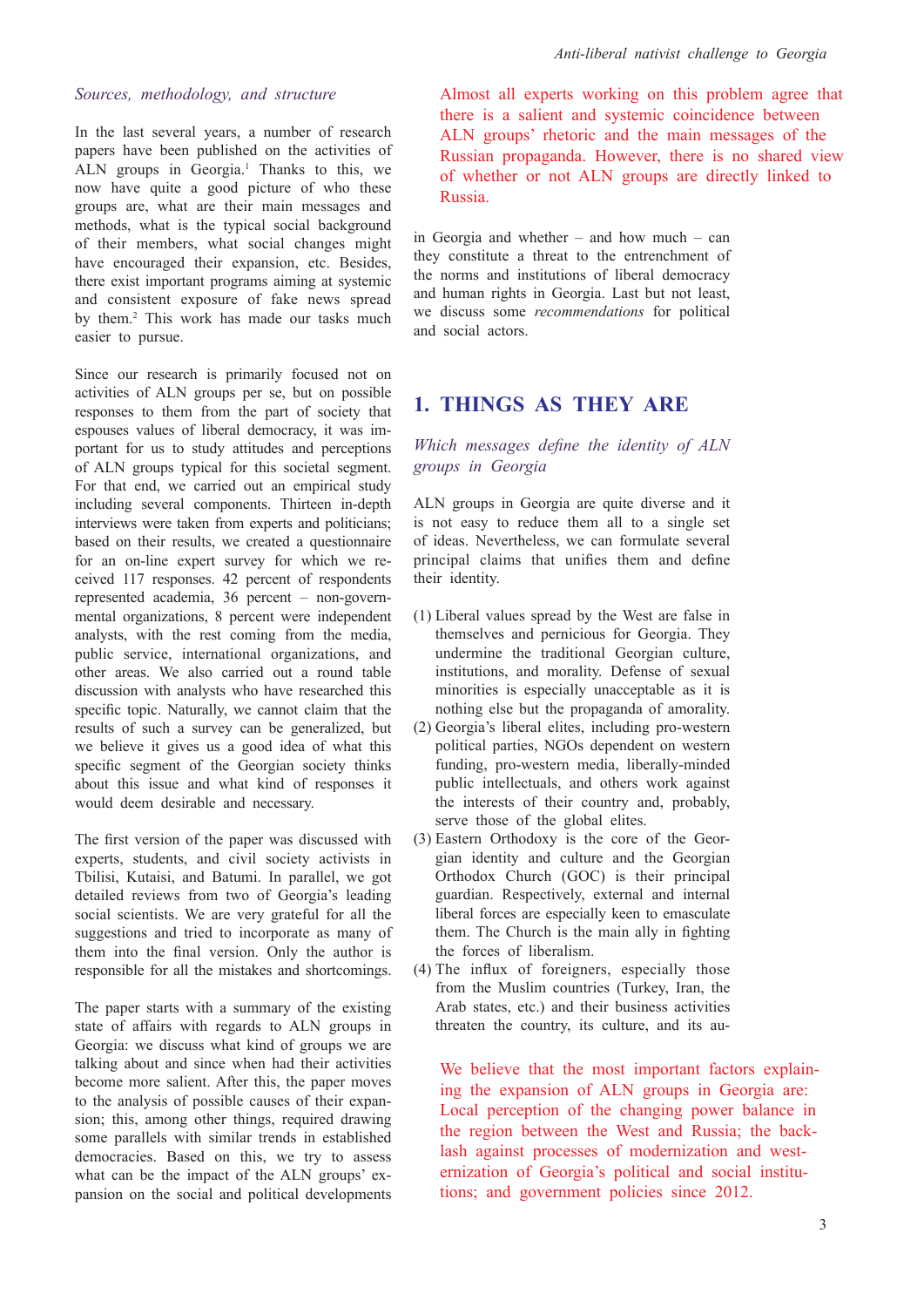#### *What shall we call them?*

When dealing with this topic, we saw that Georgian analysts and activists have difficulty agreeing on a term to apply to groups at issue. This is important because, in the social sciences, terms often express hidden valuations.

Many borrow terms used to denote such groups in western literature, such as "extreme right", "nationalist", "conservative", etc. However, this often leads to disagreements. In the West, "nationalism" is more often used in a derogatory sense, but in Georgia, it is common to link civic nationalism to a commitment to liberal values. Active opponents of the Russian occupation may be called nationalists too. In Georgia, the term "right-wing" is often applied to supporters of libertarian or neo-liberal world-views, in which case it is confusing what "extreme right" would exactly mean. The meaning of "conservative" in the Georgian context is also contested: what can one "conserve" in a society whose past is mainly linked to the communist legacy.

We prefer to select our key terms based on messages that define the identity of groups we have in mind. They are primarily unified by their highly aggressive attitudes to liberalism; presenting liberalism as an enemy is central to their identity. However, in Georgia, liberalism is often also attacked by leftist groups for whom liberalism means the apology of capitalism and individualism. The term of "nativism" allows us to distinguish the groups we study from the anti-liberal left. While nationalism is chiefly linked to the defense of national sovereignty, nativism strives to defend the cultural and racial "purity" of an ethnic group from forces that supposedly endanger culture, way of life, and, maybe, biological features of a given nation. Therefore, in this paper, we will speak about "anti-liberal nativist", or ALN groups.

This term does not cover, how moderate or extreme any of these groups are, whether they tend to act within democratic rules or give preference to violent unconstitutional methods. ALN mindset is compatible with both these strategies.

thenticity. There may exist a hidden agenda of Georgia's Islamization behind it.

(5) The course towards integration into the EU and NATO is counterproductive for the country. Conversely, priority shall be given to the normalization of relations with Russia (even if we deem it an "occupying power" and a threat to Georgia's statehood). Some ALN groups propose Georgia's neutrality as an alternative political course; the idea of joining a Russia-led Eurasian Economic Union may be also expressed but this is much rarer.

Different groups may highlight or prioritize different parts of this "package" but we believe that the total of these beliefs quite comprehensively expresses the mindset of the segment of the Georgian society we deal with in this paper.

#### *What kind of actors we have in mind?*

When talking about "ALN forces" we may mean groups and individuals who differ from each

Currently, the scope of challenges to Georgia's democratic development coming from the activities of the ALN groups are small or medium. But under changed circumstances, they may increase. other regarding their activities and forms of organization. Here are their main types:<sup>3</sup>

*Political parties*. The Alliance of Patriots of Georgia (APG), led by Irma Inashvili and David Tarkhan-Mouravi, are the most conspicuous players of this kind in the Georgian political landscape. After the 2016 elections, it became the first party of this orientation that managed to get parliamentary representation, gaining the smallest necessary support (five percent). According to public opinion research, it maintains a sufficient level of support to reach similar success in the next parliamentary elections. There exist other parties that share a similar outlook, including "Democratic Movement – United Georgia" (DMUG, led by Nino Burjanadze) and "Free Georgia" (FG, Kakha Kukava), but their influence is much weaker.<sup>4</sup>

*Non-governmental organizations and public movements*. Here, one may mention a large number of organizations that differ in their views, priorities, activities, level of organization, influence, etc. Most of them present themselves as supporters and defenders of Orthodox Christianity, but for some of them defending Orthodoxy has become the core of their identity (the Union of Orthodox Parents may be the most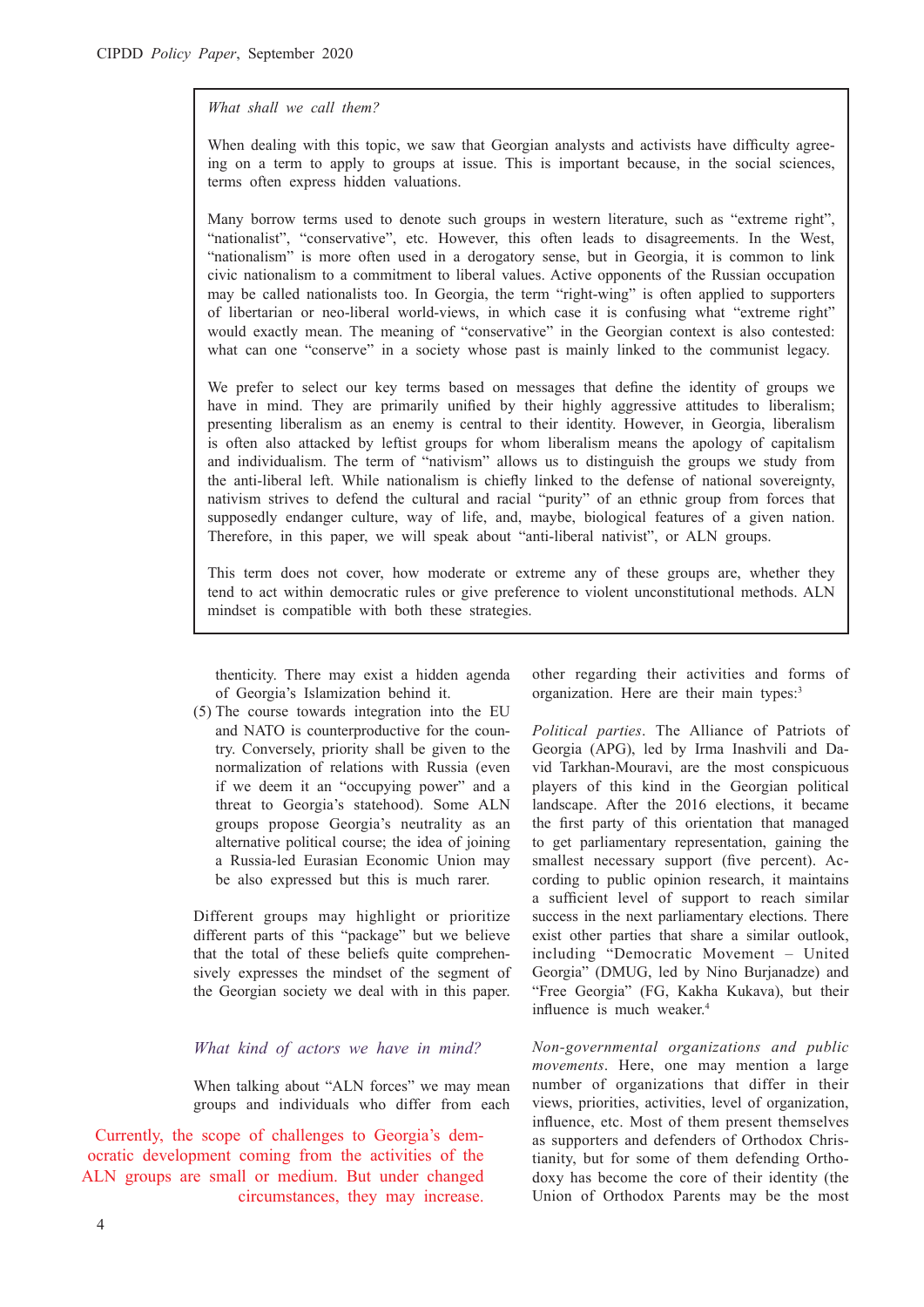*What Is Our Bias?* 

The opinions expressed in this paper may be linked to a part of the Georgian society that can be described as "liberal" or "pro-western" in a broad sense. People who belong to this milieu may have widely different views on many issues but they share a general normative outlook: Georgia shall develop along the lines of western-style liberal democracy. Respectively, whatever helps us to come closer to this goal is good, while anything that impedes us is "bad". Participants in this research often referred to the thus defined part of society as "us" and people hold ALN views as "them". We can define this as an explicit bias in this paper.

Some readers may accuse us of another kind of bias as well: In these pages, one may find criticism of the ruling party more often than that of other political players. In Georgia, such an allegation of partiality has become standard when talking of civil society, and many positions in the paper reflect views popular within the civil society. Civil society is generally inclined to be critical of any government; the charge of political bias may be best countered by reminding that Georgia's civil society has been no less critical of the two previous governments.

famous one of the latter kind). Others, like the Georgian March, prioritize the defense of ethnic purity of the Georgian nation. Many of them use violent methods against their opponents, even though rhetorically present themselves as peaceful organizations. Some groups may be described as openly Neo-Nazi (such as "Georgian power" and "Edelweiss"), but they are less conspicuous and hardly influential. Some are quite active in the public space (including the media), others are less organized and rarely are in the public eye.

*Media-organizations*. ALN groups are well-represented in printed, electronic, and Internet media. Based on expert opinion, the most important among them might be *Obiektivi* TV and Radio companies associated with APG. In the printed media, the *Asaval-Dasavali* newspaper is traditionally considered the most influential. There are a large number of web-pages that spread ALN messages: our respondents singled out the *Alt-Info* web agency as the most important of them. Apart from them, there are informal groups that specialize in consistently spreading respective messages in social networks.

*Prominent public and church figures*. Aside from groups and organizations, the ALN movement includes individual public figures who have become prominent transmitters of the ALN messages and views. The person whose name came to most interviewed experts' mind first was Levan Vasadze, a businessmen-turned public intellectual and activist. Some members of the GOC clergy became public faces of the ALN movements, such as Archbishop Iakob of Bodbe, Metropolitan Iobi of Urbnisi and Ruisi Eparchy, Dean David Isakadze, and others.

So far, the influence of ALN groups is not big enough to challenge Georgia's commitment to the policy of European and Euro-Atlantic integration.

## *How much and when did visibility and influence of ALN groups increase?*

Almost all experts agree that in the recent period, the visibility and influence of the ALN groups have increased. 86 percent of respondents in the quantitative survey agreed that they have increased (though only 32 percent think that it has "significantly" increased). It is important to define, however, what the "recent period" includes. Many see the year 2012, when the Georgian Dream (GD) replaced the United National Movement (UNM) in the government, as a dividing line. This does not rule out that some organizations or individuals who play an important role in an ALN movement have first appeared on the public scene in the last years of the UNM rule, or even before. Approximately, the last 8-10 years may be defined as a period when activities, visibility and influence of the ALN groups in Georgia have considerably increased, even though such groups have existed before as well.

It is more difficult to assess the dynamics of the last 2-3 years. We cannot conclusively argue whether, during this shorter period, their activities and influence have been on the increase, decrease or have remained the same.

It is a conspicuous indicator of the increase of the ALN influence that as mentioned, in 2016,

Countering challenges stemming from the expansion of the ALN groups does not require the creation of new legislative mechanisms or any other special measures.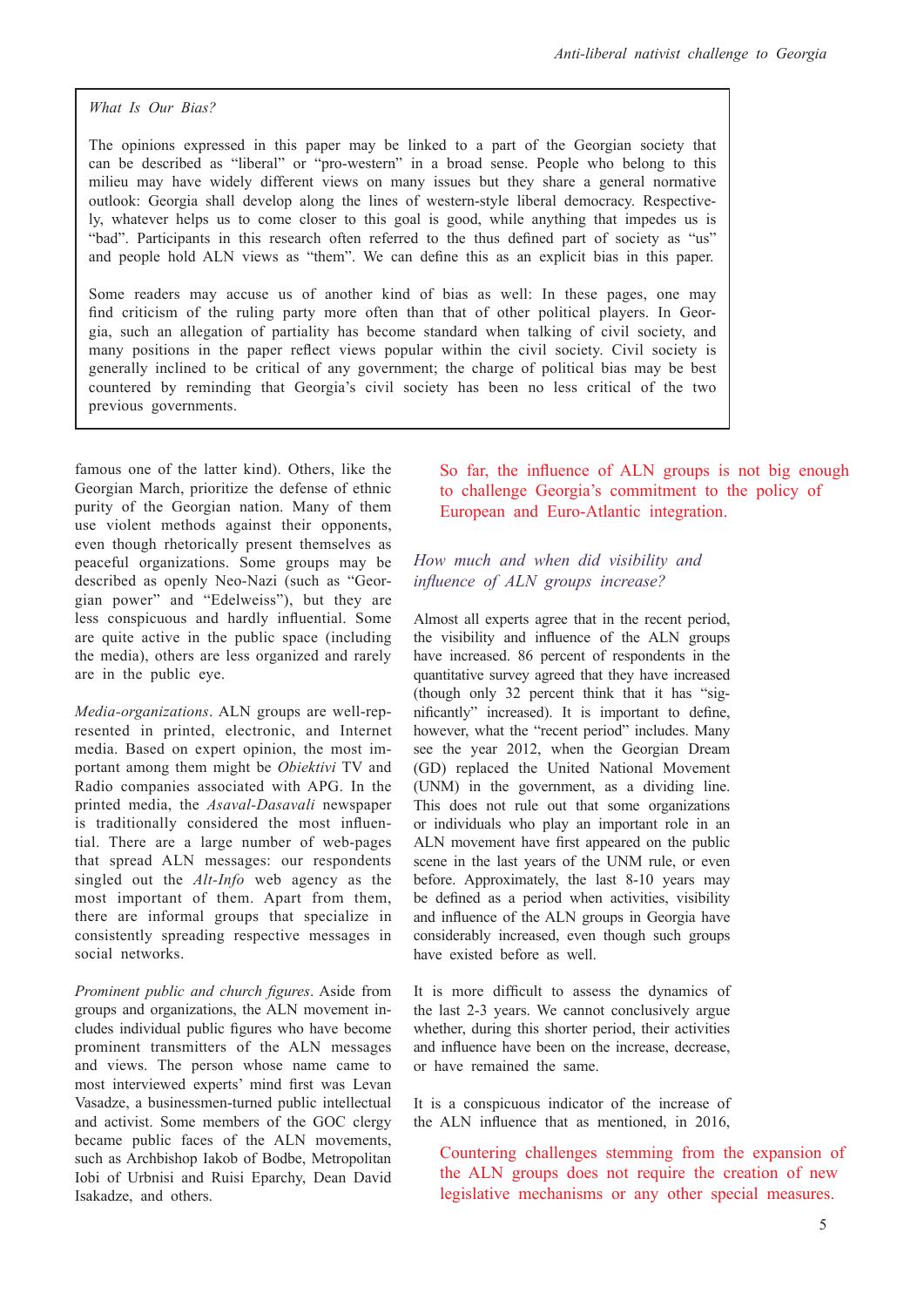## Georgia's current government does not properly use existing legislation and does not properly punish violence, threats of violence, or calls to violence coming from ALN groups.

the APG cleared the electoral threshold and created its faction in the Parliament of Georgia. It maintains a comparable level of support ever since.<sup>5</sup> This party was created in December 2012, or soon after the change of the government, and soon established itself as the leading player on the ALN flank. It dislocated from this role Nino Burjanadze's DMUG that was considered the leading pro-Russian and anti-liberal political group in the last years of Mikheil Saakashvili's presidency. It never achieved any notable electoral success but continues to be a visible ALN player.

Experts believe that this direction was also noticeably bolstered in the Georgian media. In the

printed media, *Asaval-Dasavali* has been one of the most popular newspapers since the 1990s.<sup>6</sup> However, an especially steep rise of ALN-minded activities could be observed in the electronic and Internet media. In the electronic media, it is mostly represented by *Objektivi* TV and Radio companies associated with APG. Irma Inashvili, one of the APG leaders is a co-owner of Objektivi. It got its broadcasting license in 2013.<sup>7</sup> Apart from that, a large number of information agencies and Internet-editions of ALN direction have appeared since 2012.

Quite a few new ALN public organizations have emerged in the same period. The most salient of them may be the Georgian March, founded in 2017.8 There were some such organizations much earlier: the most well-known of them, the Union of Orthodox parents, was founded in 1995.9 However, the experts believe that their

*Do ALN groups constitute part of the civil society?* 

In Georgia, the term "civil society" has established itself to denote non-governmental organizations defending norms and institutions of democracy, human rights, and good governance. They are the primary targets of ALN groups' aggression: the latter accuse them of advocating values alien to the Georgian society.

Despite this, we cannot fail to acknowledge that ALN groups also have all the main features of civil society organizations. These are independent organizations created by citizens to defend their values and interests.<sup>10</sup>

This not only a terminological issue. Shall we consider ALN groups a "normal", legitimate part of the social and political processes, or a democratic state should be concerned about their very existence and take special steps against them?

Diversity, also concerning ideas, is a sign of a robust and rich civil society. Whether we like an agenda of any given group, it has all the right to be active in the public space if its activities fit into the constitutional order. The absolute majority of Georgian experts interviewed for this research fully endorsed this view.

However, there are some "red lines" that cannot be crossed; if ALN groups (or some of them) cross them, one may question their status as legitimate parts of the civil society. The most important such violation is the use of violence, threat of violence, or call to violence. Even though the ALN agenda does not require such methods, some of these groups repeatedly revert to threats of violence or, occasionally, to violence itself. Others may not do that but don't condemn like-minded groups when they use such methods.

Admittedly, consistent and deliberate dissemination of factual lies or so-called "fake news" is another "red line" not to be crossed. This method is typical for propaganda campaigns of autocratic regimes and violates minimal standards of civil behavior.

We can also look at the issue more broadly. The existence of civil society requires a particular political and societal environment that includes the rule of law, openness to pluralism, and respect for human dignity. If ALN groups become too powerful, but they may endanger the very environment that is necessary for the functioning of the civil society.

This is why the term "uncivil society" is often used in relation to the ALN groups.11 It implies groups that may have all the formal trappings of the civil society, but their activities essentially contradict this claim. This is not to say, however, that any critic of liberalism who espouses nativist leanings shall be presumed "uncivil".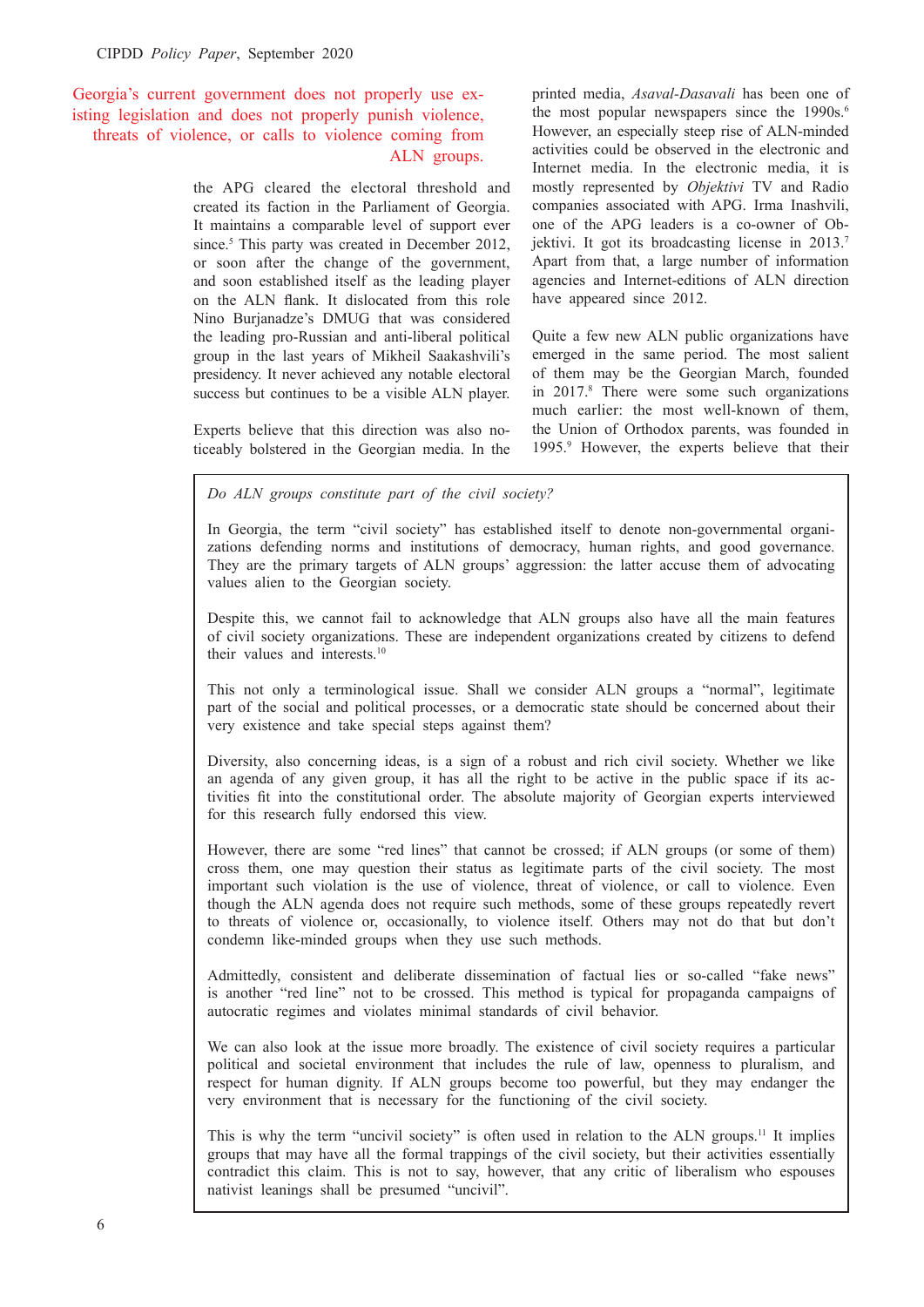proliferation, visibility, the scope of activities, and the influence is much greater than it was in the 1990s and 2000s. The increased interest towards them on behalf of analysts may be another indirect indicator of their expansion.

## **2. THE CAUSES**

In this part of the paper, we will discuss different considerations on what might have caused ALN groups' recent expansion in Georgia. We will first compare this with similar developments in western established democracies and then focus on factors that supposedly work for Georgia.

## *The global background: Movements in defense of identity, and Russia's "sharp power"*

The trend towards the expansion of ANL discourse and activism is a global trend and Georgia can be considered part of it. However, most respondents in our study did not see a direct linkage between Georgian ANL groups and their western analogs.12 It is a different question whether the apparently similar developments in Georgia and western democracies also have similar causes. On this point, the expert opinion was divided. 59 percent of respondents agreed that "the causes of the expansion of ALN groups in Georgia are in part similar to those in European countries," but only 7 percent agreed that the causes are similar "on the whole" (rather than "in part"). 27 percent thought that similarity is only superficial.

Let's ask a more specific question: What may be the common causes that contributed to the expansion of ALN groups both in developed western democracies and in Georgia?

When authors discuss the reasons for the proliferation of nativist populism in the West, they most often mention a backlash to economic, political, and cultural globalization that, in some segments of western societies, created a feeling that their identities were vulnerable and could be diluted, while national polities could lose control over their destinies.13 ALN actors appeal to this feeling. Whether such feeling is justified or not, is a wholly different issue. Something like this exists in Georgia too.

Another factor may be linked to the role of Russia. While the period immediately following the end of the Cold War was notable for the global domination of the West that actively spread universal values of liberal democracy and human rights, the last decade is notable for a partial reverse trend. China and, especially, Russia consistently and aggressively emulate Western "soft power" techniques and try to spread their agendas in different countries of the world, including Western Europe and America. As a matter of fact, their methods are only cursorily similar to the "soft power" as originally defined by Joseph S. Nye.<sup>14</sup> We believe "sharp power"<sup>15</sup> is a better term for it, though some analysts give preference to that of "smart power."16 Direct or indirect (including financial) support for ALN groups, as well as active global information policy, is part of such activities. Obviously, this factor works both in the West as well as in Georgia.

However, even though the fact of the Russian support for the ALN groups is widely recognized, one cannot deduce from this that their very existence depends on it: Russia can only encourage and, maybe, somewhat strengthen the trends that derive from domestic factors. If we try to more specifically define what leads to intensifying perceptions of losing identity and control that lie at the core of ALN sensibilities, we will discover greater differences than similarities between western democracies and Georgia. For instance, it is widely believed that the nativist backlash in the West was largely triggered by mass immigration from poor and culturally remote (especially Muslim) countries. Such immigration pushes western states to spend more on social services (thus diminishing resources available for the local population) and may harm certain segments of the labor market: it draws down wages of the less qualified workers. This impacts the conditions of the working class, which thus becomes a major supporter of nativist populist parties and leaders. Moreover, there emerges a wide-spread perception that mass immigration challenges the culture and lifestyle of western societies and contributes to increased criminality.<sup>17</sup>

There is nothing like this in Georgia. It is a country of mass emigration rather than immigration.18 The number of immigrants is rather small and they cannot be attracted by Georgia's social services, as Georgia does not spend on supporting refugees.19 Even in 2016, during the peak year of the international migration, Georgia was never considered a destination of migration currents. Tourism was rapidly increasing in Georgia in the last decade, but this is the source of revenue rather than an expense. In the same vein, foreign investors enrich the country rather than take anything away.

Protests from Georgian ALN groups occasionally targeted businesses opened by representatives of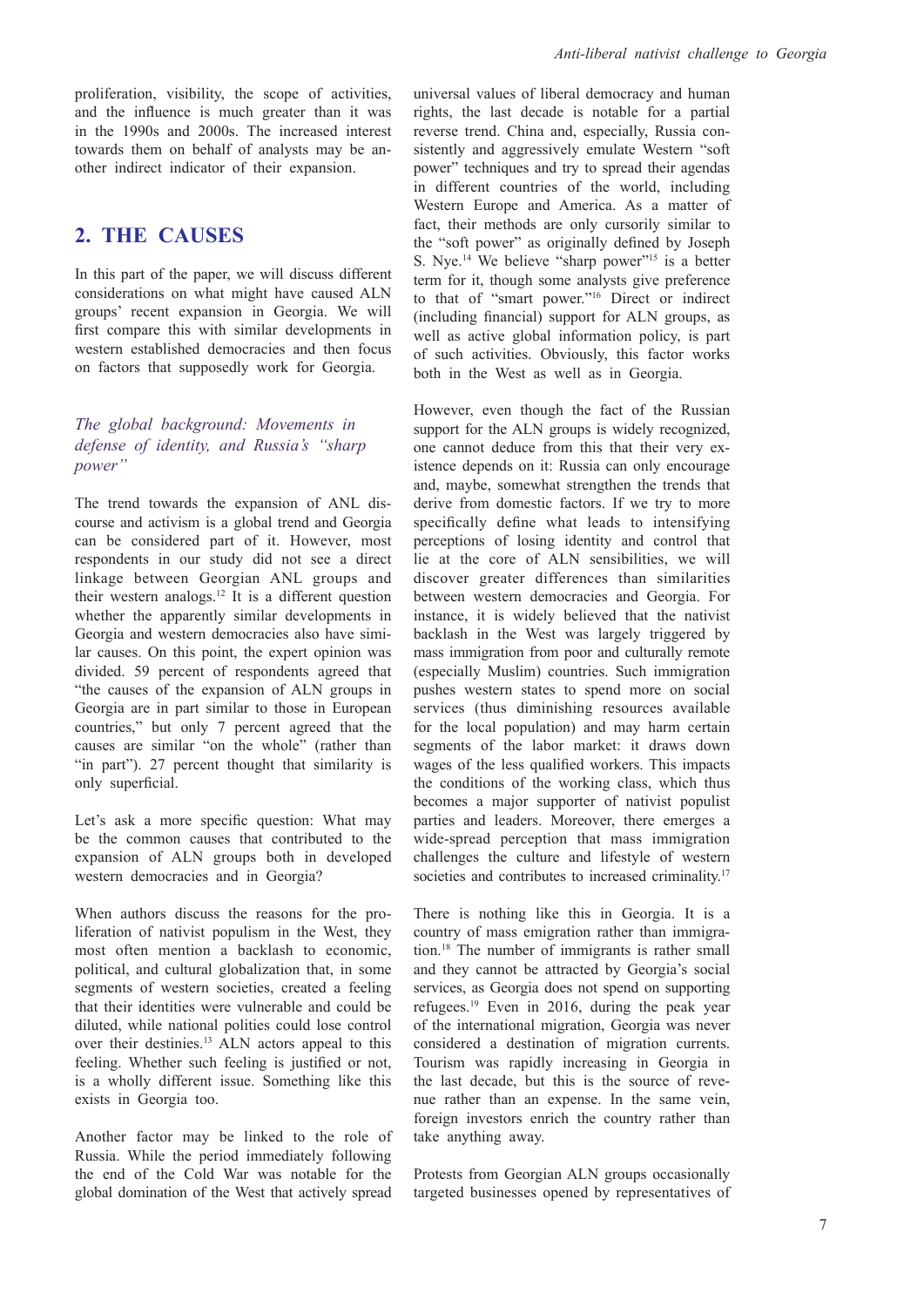Islamic countries (mainly, Turks, Iranians, and Arabs) that mainly catered to tourists coming from respective countries.<sup>20</sup> This example also shows that similarities with western countries may be psychological and symbolic (salience of a culturally "alien" element), rather than substantive.

Another issue nurturing nationalist populism in the West is the fact that in the globalized economy, western capital flows to poor countries taking jobs away from home: this cannot be good for the domestic working classes.<sup>21</sup> It would be very difficult indeed to extend this logic to Georgia either: our country links hopes of economic advancement to attracting foreign direct investments and not investing Georgian capital abroad.

In western countries, the rise of nationalist populism may also be caused by the fear of losing democratic political control: nation-state that is accountable to its citizens keeps conceding its dominant role in decision-making to global and regional organizations that lack adequate mechanisms of democratic accountability. This was the central issue for the British voters who supported Brexit, which is quitting its membership in the European Union.<sup>22</sup> To some extent, Georgian nativists also utilize such concerns: they worry that the EU imposes on Georgia norms regarding the defense of minority (especially sexual minority) rights and other liberal principles. However, objectively speaking, Georgia has no strong grounds for fearing EU domination: it is neither its member not a candidate for membership, therefore it has no formal obligation to follow EU norms. Actually, the opposite is true: Georgia is dissatisfied with both the EU and NATO for not admitting it as its member. ALN groups often use the latter for their propaganda messages as well, saying that the West in fact does not care for Georgia.23 In any case, this means that Georgia finds itself in a condition that is fundamentally different from that of EU member countries.

## *How much can the expansion of ALN groups in Georgia be explained by the Russian factor?*

As we have seen, what concerns the issue discussed in the paper, there is only one conspicuous factor applicable both to developed western democracies and Georgia: the Russian support for the ALN groups. There exists relatively extensive research on Russia's activities of this kind in western countries;<sup>24</sup> some of the above-cited Georgian authors also tend to highlight the

importance of the Russian support in bolstering ALN groups in Georgia.

But how strong or decisive this factor might be? Can one claim that the Russian support of the ALN groups is the main cause of their proliferation in Georgia (or in the West), or Russia tries to take advantage of the trend that would be there without her involvement as well?

In Georgia, the link between ALN groups and Russia is often taken for granted. The quantitative research within this project fully confirmed this. 97 percent of the experts polled agreed that Russia's support is one of the reasons for the expansion of ALN groups in Georgia (67 percent strongly agree with this proposition and 30 percent partly agree). However, when asked whether these groups should be qualified as "pro-Russian forces", the same people were less than unanimous: 33 percent describe them as unquestionably pro-Russian, 14 percent disagree with this but accept that their messages coincide with those of Russian propaganda, and 48% presume that at least some of them are pro-Russian but do not say so explicitly because such stance is too unpopular in Georgia. There was only one expert among those polled who believed that linking them to Russia is erroneous altogether.

Some researchers who are directly involved in studying these groups are more skeptical of asserting their pro-Russian character. For instance, based on broad empirical research, CRRC-Georgia concluded that most of these groups are not pro-Russian and lumping them together under this heading is a mistake. Their rhetoric towards Russia is mostly negative. But when it comes to assessing liberal norms, and the role of the West in Georgia, CRRC-Georgia also agrees that there is a salient similarity between their opinions and messages of the Russian propaganda.<sup>25</sup>

It becomes pertinent to better define what one might mean under the term "pro-Russian". If we mean support for Russian policies, and Georgia's rapprochement with Russia, then there are relatively few pro-Russian groups in Georgia, though they exist as well: for instance, experts mention the Primakov Georgian-Russian Public Centre<sup>26</sup> and other organizations. In this, Georgian ALN organizations differ from some European extreme right parties who openly and publicly praise Putin's policies and consider him a model for their own countries.<sup>27</sup> As mentioned, the reluctance of ALN groups to express open support for Russia might be explained by tactical considerations: as this would be too unpopular in Georgia, they prefer to do Russia's bidding indirectly, by discrediting the West. This makes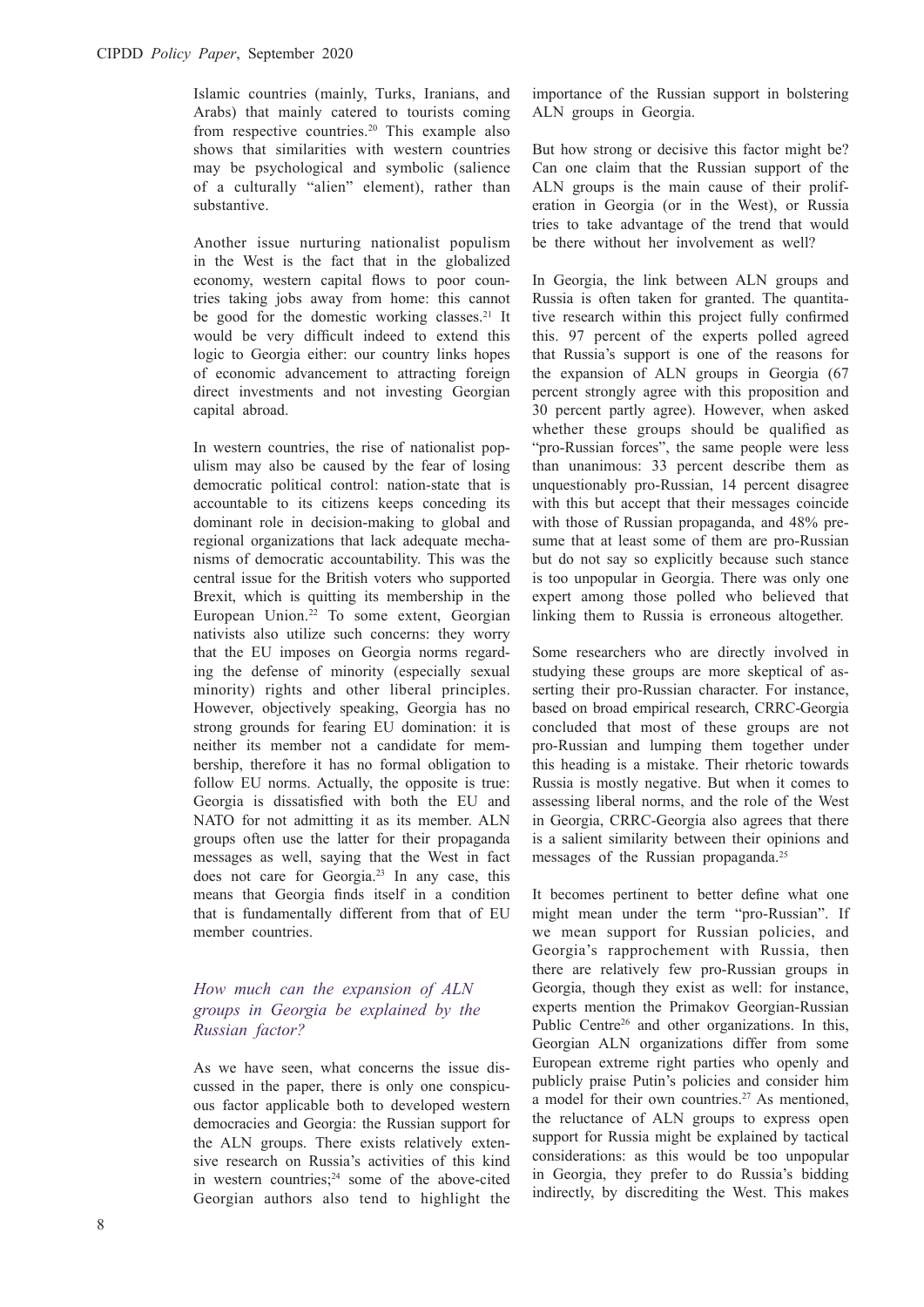a lot of sense as a supposition, but it is rather difficult to prove it concerning specific groups or individuals.

Instead of speculating on specific actors' sincerity, it might be more productive to consider the effects of their activities. If this case, the term "pro-Russian" may be understood more broadly as describing actions that serve Russia's interests in Georgia. Generally, it might be the best-case scenario for Russia to improve its image and expand overall support for her policies. But today, when she occupies twenty percent of Georgia's territory, such a project would have poor chances of success. However, it is relatively more realistic to discredit the West in Georgia, to present it as a threat to the country, and to convince Georgians that it is erroneous and futile to stick to their European and Euro-Atlantic orientation. If successful, such efforts will undermine Georgia's pro-western policies and, on the other hand, weaken western support for Georgia. This is in Russia's political interest: Georgia without linkages to the West becomes an easier prey.

Following this logic, any individual or group who distinctly works against the policy of Georgia's rapprochement with the West, and those values that lay at the heart of this policy, can be considered "pro-Russian" with regards to the effects of their actions; one can ignore their true feelings towards Russia. This does not exclude that it may still be important to distinguish between openly or indirectly pro-Russian forces.

This assumption, even if correct, does not allow us to argue that Russia does indeed support any given group (this usually implies financing), or that Russian support has been important for the expansion of ALN groups in Georgia. Here, one can mostly guess. Presumably, ALN attitudes would have surged in Georgia (as well as other countries) without any Russian participation. But provided that Russian support for ALN groups in some countries, where their expansion coincided in time with similar trends in Georgia, is relatively well documented,<sup>28</sup> it is only natural that indirect evidence of similar Russian activities in Georgia should be taken seriously.

Anton Shekhovtsov, a scholar of such Russian activities, writes: "[t]o thwart the attempts of some countries in the 'near abroad', in particular Georgia, Moldova and Ukraine, to move closer to the West, Moscow drew upon the Soviet experience of so-called active measures (*aktivniye meropriyatiya*)."29 The essence of such "active measures" consisted of cultivating a network of hidden supporters in a foreign country, whose main objective is not to collect intelligence but

to influence political and social processes in a certain direction. As Shekhovtsov believes, such actors don't necessarily need to openly express support for Russia: it is sufficient to spread messages that strengthen Russia's hand in a given country. Therefore, an obvious similarity between messages of the Georgian ALN groups and those of Russian propaganda strengthens a supposition that at least some of such groups are indeed linked to the Russian state.

To be sure, one cannot deduce from this general assumption, which individual or organization intentionally participates in Russia's "active measures", and who does similar things in good faith. Even when links with Russia are documented, this is not sufficient to argue that a given actor only does Russia's bidding: there may be a genuine coincidence of interests and beliefs. Historically, Soviet and Russian special services were more successful in working with actors who opposed their enemies (the US and Europe) on their own ideological grounds.

To sum up, it would be a mistake to claim that the Russian support for ALN groups is the principal cause of their proliferation in Georgia. Most probably, they would have existed anyway – but it's also quite probable that the scope of their activities, as well as their resources, might be smaller. It is impossible to calculate, how much Russia strengthens ALN groups and how strong and influential they would have been without such external support. It is much more important to admit, and there is much greater agreement on this, that whatever their links with Russia, the bulk of their activities corresponds to Russia's interests in Georgia.

Now we can move to discuss those factors of increased activities of ALN groups that are linked to the developments of the Georgian state and society, and the environment they find themselves in.

#### *Perceptions of changing regional balance of power*

We believe that the perceived change of power in the region that implies strengthening the positions of Russia at the expense of weakening of the West, contributed to the expansion of ALN groups in Georgia. However, experts interviewed for this research only partly agreed to this assessment that "the weakened position of the West in the region and the world" was one of the reasons for the expansion of ALN groups in Georgia: 12.7 percent s agreed with this, 37.3 percent agreed in part, and 44.1 percent disagreed.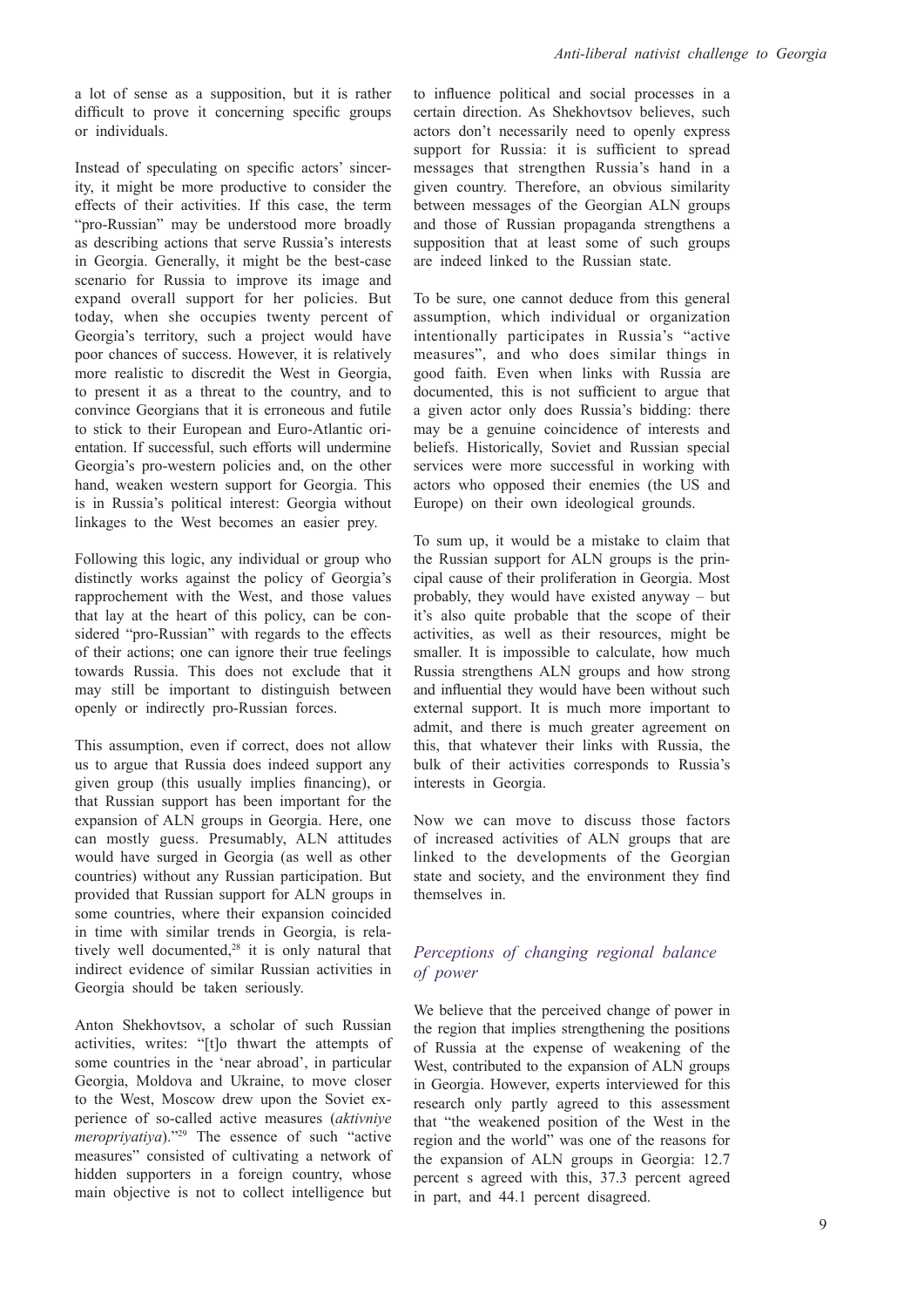The period from the collapse of the Communist system and the end of the Cold War (from 1989 to approximately mid-2000s) was that of the full global domination of the West led by the United States.<sup>30</sup> But a number of events: sharp disagreements within the West with regards to the American-led intervention into Iraq, the relative failure of that intervention, the gradual decline of the share of the US and Europe in the global economy with that of China and other Asian countries going up, grave economic crisis of 2008, not very effective response of the West first to the rise of the radical Islam and then to Russia's aggressive revisionist policies, created an impression that the West's is on the decline and the power balance is changing in favor of autocratic regimes such as China and Russia.31

These geopolitical shifts are linked to the relative prestige of political norms and values as well. The global preponderance of liberal ideology after World War 2 and even more so, after the end of the Cold War, was largely linked to the dominating influence of the West;<sup>32</sup> conversely, if the western influence is, or is perceived to be on the decline, its adversaries might think that it's time to go on the offensive. It becomes easier to convince some societal groups that the West is weaker than they used to think and, respectively, it may be unwise not only to pin too many hopes on it but also to follow western advice when it comes to norms and institutions.

These trends affected Georgia as well. The decision of the Bucharest NATO summit not to offer Georgia Membership Action Plan in the spring of 2008 (mainly out of fear of the possible Russian reaction), as well as a fairly weak western response to Russia's military invasion in Georgia in August the same year, created a perception that having faced an offensive Russia, the West went on the defensive.<sup>33</sup> This assessment might had been exaggerated: had it not been for the western support, the August 2008 war would most probably bring much graver results for Georgia; nevertheless, many people (not only in Georgia) believe that the West failed to defend its ally from the Russian aggression.<sup>34</sup> This perception was probably further reinforced in 2014 when Russia made comparable incursions into Ukraine and did not pay a sufficiently high political price for that. This is not to undervalue western sanctions against Russia that were instituted in response to Russia's aggression against Ukraine, but they have not been enough to force Russia into substantially changing its behavior<sup>35</sup>. This might had been sufficient to make some people believe that Russia is ascendant in the region and the West effectively accepts this. The policy of "reset" with Russia announced by US President

Barak Obama soon after the August 2008 war, and the much more passive stance of his administration in the post-Communist region confirmed this assessment; inconsistent policies and rhetoric of his successor, Donald Trump, could not be considered an improvement either. It is true that in the same period, the EU became somewhat more visible in the region through its European Partnership instrument, but this could not fully compensate for America's apparent retreat – or it did not in the eyes of some.

International relations analysts may disagree on how the balance between Russian and Western influences has really changed in Georgia's neighborhood. This is not a place to get involved in such debates: here it suffices to discuss how such changes could influence views of political and public players active in Georgia. It should not be surprising that, after the 2008 war, some people might get it in their heads that orientation towards the West was not the best way to ensure Georgia's security and appeasement of Russia would be a better strategy. It was in this time that two former highest-ranking officials in Mikheil Saakashvili's government, former prime-minister Zurab Nogaideli and former speaker of parliament, Nino Burjanadze visited President Putin of Russia independently from each other and the Georgian government. This way, they demonstrated readiness to promote an alternative policy towards the northern neighbor.36 This also violated an informal taboo that had heretofore prohibited openly pro-Russian orientation in Georgian politics.

These steps did not only imply possible changes in Georgia's security policies. In Georgia, as generally in the post-Soviet space, foreign-policy orientation tends to correlate with attitudes towards norms and values.<sup>37</sup> After Nino Burjanadze made a U-turn in her foreign policy views and criticized her county's bid to NATO membership, she also started to attack western liberal norms following a Russian "message box."38 Russia's leaders also hardly distinguish between geopolitical contestation with the West and fighting its values. In this, current Russian policies are true successors to the Soviet tradition, with a difference that if earlier Soviet ideologues attacked western liberalism based on the Marxist worldview, today Russia's ideological warriors present themselves as champions of social conservatism.39

This evident correlation between geopolitical and normative orientations may explain why the 2008 war may be a dividing line after which a new space was opened up in Georgia for anti-western, anti-liberal, and at least tacitly pro-Russian groups. However, until 2012 their activities were still rather limited.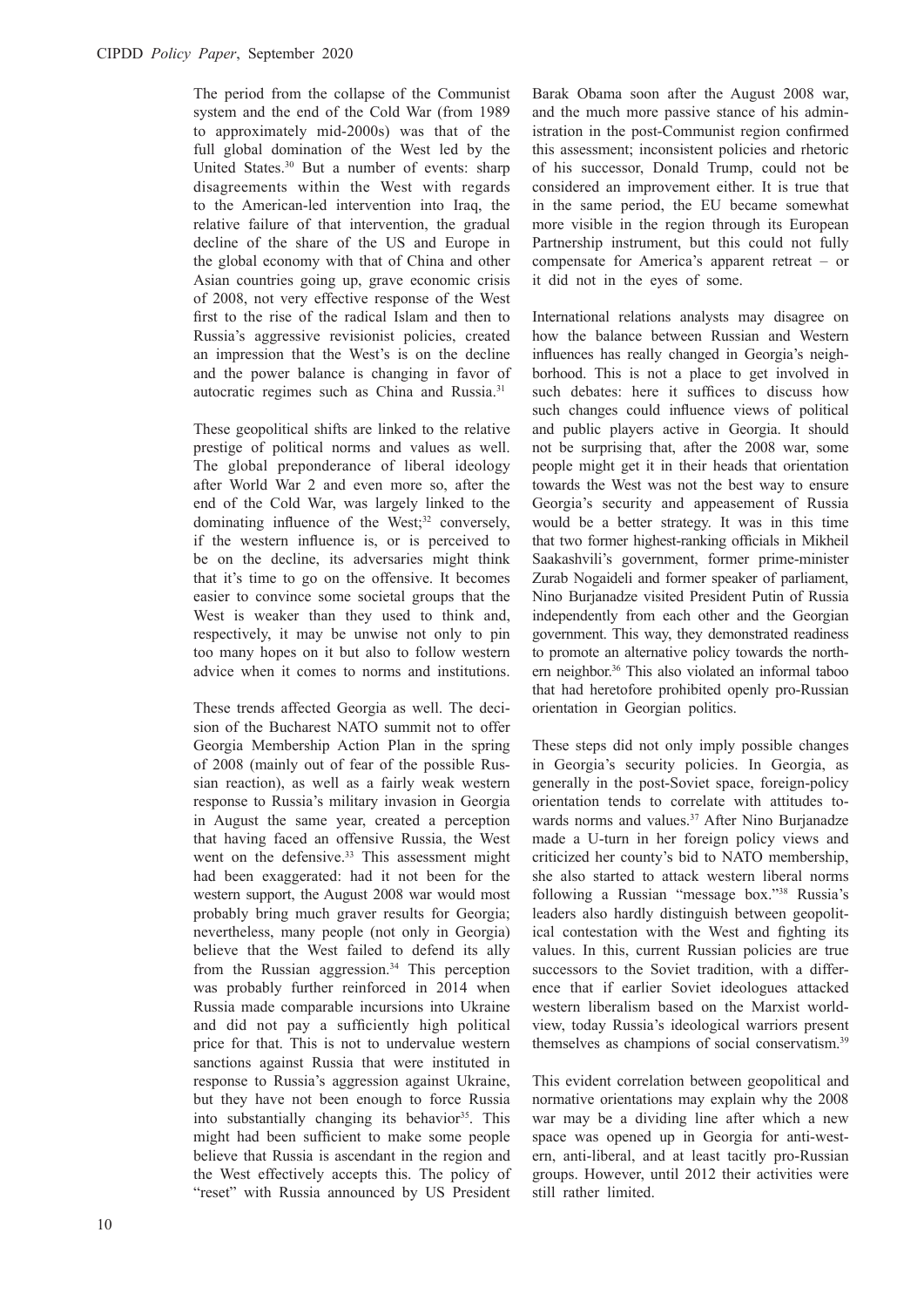#### *A backlash against liberalization and westernization of the Georgian society*

Changing perceptions of the regional balance of power (not to mention possible direct support from Russia) would rather influence elite players. But we should also look for the reasons why the support for anti-western and anti-liberal attitudes might increase among the wider public.

It's natural to first discuss changes that the Georgian state and society underwent since independence. They can be defined as modernization or westernization. The declared aim of Georgia's policies has not only been a rapprochement with the West in a geopolitical sense (as expressed in efforts of European and Euro-Atlantic integration) but also deep transformation of the state and economic institutions, as well as societal norms, following western models. Such transformations, especially when carried out within a short period, destabilize entrenched social institutions. In many societies, they are perceived as campaigns against traditional, native culture led by alien forces or elites detached from their own people.

73 percent of the surveyed experts generally agreed that expansion of ALN groups can be linked to the "backlash against Georgia's rapprochement with Europe" (28 percent agreed strongly), with 20 percent disagreeing.

This process of westernization/democratization was launched as soon as Georgia became independent: from the very start, new national elites declared general orientation towards western norms and institutions and made first steps in that direction. Soon after that, the first non-governmental organizations subsidized by western donors emerged that specifically worked on ingraining western-style norms and institutions in the Georgian society. This implied not only defending general principles of electoral democracy, something that nobody openly opposed, but also norms that might come into contradiction with traditional culture: for instance, promoting rights of minorities and women. Already by the mid-1990s, as a reaction to these changes, some aggressive anti-liberal groups emerged that were notable for attacking religious minorities and NGOs who defended them. They were exemplified by a sect led by Basil Mkalavishvili, a defrocked Orthodox priest, the Orthodox Parents' Union, and others.<sup>40</sup>

But it was during the UNM's tenure in power (2004-12) that reforms inspired by western models were carried out in an especially accelerated and aggressive manner. Some critics question the genuinely pro-western character of UNM reforms because this party displayed some authoritarian tendencies which contradicted the main tenet of the "westernness" – democracy.<sup>41</sup> This critique has its merit: the reforms were carried out in a top-down manner, the course of action was decided by a narrow group of people in power and was not based on broad consultation with the public. For some people, this created a perception that the group in power was imposing norms and institutions alien for this society. However, especially in the first part of UNM tenure, the reforms appeared to enjoy broad public support.

However one evaluates the strong and weak points of the UNM government, it is difficult to deny that in the period of their tenure, the Georgian society has indeed become more "western". Fairy effective state institutions were created able to provide public good to its citizens, mass corruption was eradicated, meritocratic principles were introduced in many areas of life, the economic environment was liberalized, linkages with the West were expanded both on the level of the state and citizenry. New elites, not linked to Soviet political and economic elites, took leading positions in many areas of life.42

These changes (some of them continued after the UNM left power) also imply that now, many representatives of the new generation assess Georgia's developments based on standards typical for western democracies. In particular, in the sphere of human rights, the discourse (though not the reality) became much closer to that of the West. For instance, to take an important issue of sexual minorities, in the 1990s there had been no precedent of defending their rights in the public sphere, and next to nobody dared to disclose their "non-traditional" sexual orientation in public. Today such activities have become routine in the human rights community and even the project of a gay-pride event has been discussed – even though so far, it has not been possible to carry it out.

This meant more than just reforming state institutions: *The Economist* magazine defined these sweeping changes as a "mental revolution"<sup>43</sup> implying a sharp break-up with the Soviet past. But exactly this revolutionary character of changes that looked excellent for liberally-minded observers might have alienated some parts of the Georgian society and caused a backlash against them. Many people, especially though not exclusively those who belonged to the older generation or had a Soviet-style education (to use a popular expression, those who did not know "English and computers") felt disaffected and redundant. Personnel policies of the Saakashvili government that in many key areas gave priority to young and western-educated people created for the men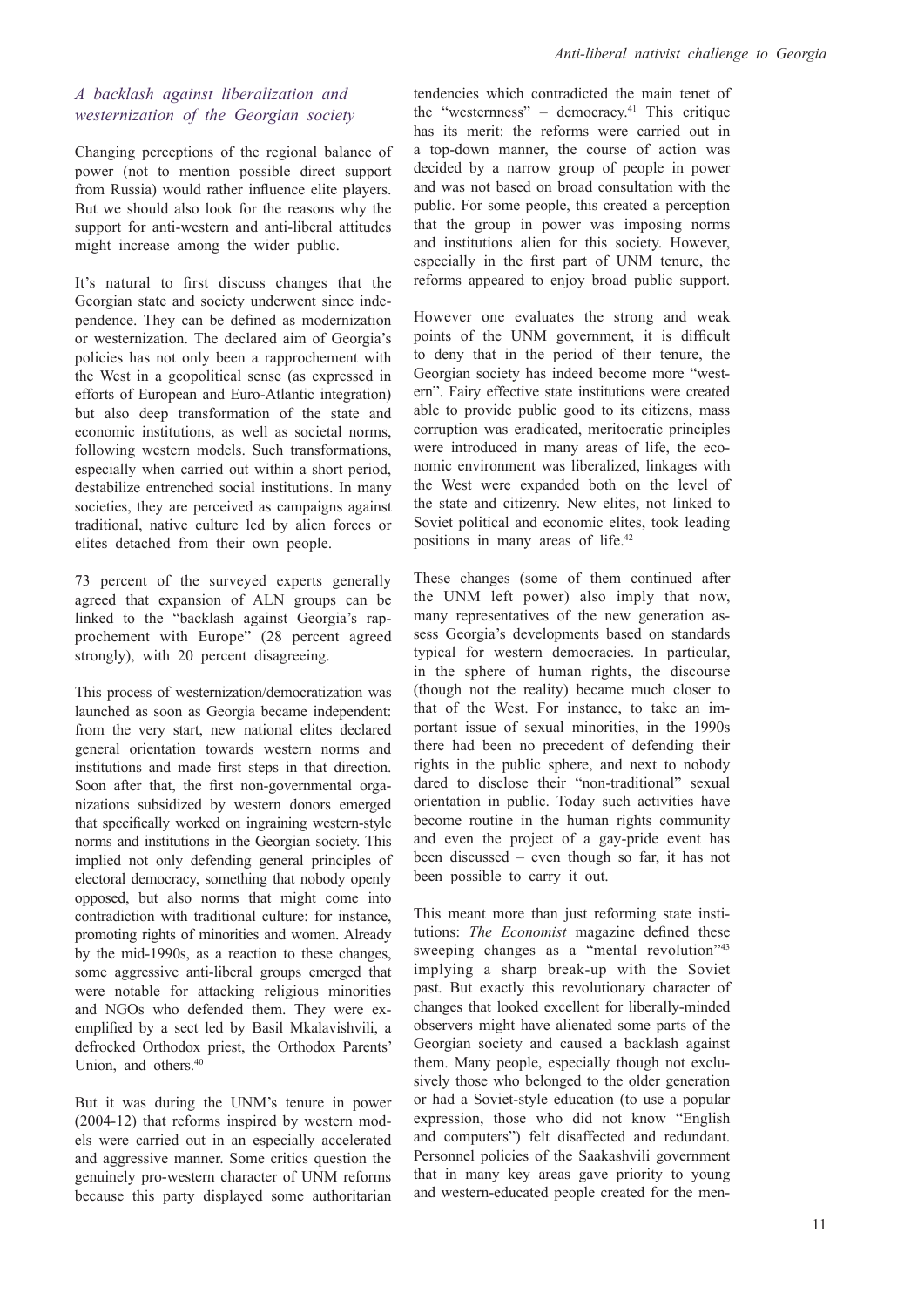tioned part of the society a syndrome of being "flushed down" by the sweeping "revolution".<sup>44</sup>

There are many different people who strongly criticize the UNM government, including those who share "pro-western" liberal values. However, people holding ALN views are especially aggressive against anything related to UNM; the proliferation of ALN views and groups may be understood as a form of dissatisfaction with changes brought about by the UNM policies. For them, UNM is primarily responsible for Georgia's social westernization, which they consider an extremely negative development. For instance, even though the UNM government had never particularly highlighted the defense of LGBTQ rights, members of the ALN movement often blame UNM for putting this issue on the agenda.45 They consider UNM (whether a party in government or the opposition) an unmitigated evil; on the other hand, they only occasionally and mildly criticize the GD government, mainly for not being tough enough on the UNM as a "criminal force", and allowing it to act in the public space as a legitimate opposition.46

However, until UNM stayed in power, ALN groups were less visible. In the first period of its governance, UNM took steps to stop their violence: for example, it arrested Basil Mkalavishvili, the mentioned leader of an extremist religious sect.47 Towards the end of the UNM rule, ALN groups became more active again, but, at least in some cases, their violent outbursts were punished by law.<sup>48</sup> These relatively harsh policies may explain that in this period, the activities of these groups were limited and it was only occasionally that they showed themselves.<sup>49</sup>

#### *Policies of the GD government: Toleration or encouragement?*

Apart from the described societal transformations, the expansion of the ALN groups may be explained by the change of government policies towards them. As mentioned earlier, most experts considered the year 2012 as a breaking point in this regard, which is, obviously, when the GD came to power. How did this political change impact the processes discussed in this paper?

While the link is obvious, its explanation may be different. If we presume that the GD government is more democratic (as its supporters contend), it would follow that groups of any orientation have now greater freedom to act. Among others, ALN groups took advantage of that – today, they act in Georgia as freely as similar ones do in western democracies.

A different explanation is possible, however. According to this view, the GD government not only tolerates ALN groups but tacitly encourages them (or some of them) as allies in the fight against the opposition, including not only political parties but also public movements.

Both explanations recognize a connection between the change of the government policy and the expansion of ALN groups, but if we share the second assumption, the causal link becomes stronger.

Most surveyed experts lean towards the second version. 86 percent agreed that "hidden support of the government" is a reason for the expansion of the ALN groups (50 percent agreed strongly). Only 8.5 percent disagreed and 6 percent refused to answer. In answering another question, only 1.7 percent considered government policy towards the ALN groups to be "completely adequate" and 18 to be "adequate in part", while 78 percent assessed it as "completely inadequate". Most in-depth interviews revealed a similar approach.

Even though most experts imply some kind of connection between the government and the ALN groups, they also admit that there are only indirect indicators of this: the government publicly denies any connection. The most important such indicator is that it does not react or only weakly reacts towards violence, calls for violence, or threats of violence when it comes from ALN groups, but is much stricter towards anything that can be qualified as trespassing the law when it comes from the opposition or civic activists. $50$ The latter was the case, for instance, when on June 20, 2019, one part of a generally peaceful rally attempted to force their way into the inner yard of the Parliament building leading to scuffles with the police and, later, the use of special forces to disperse the rally. Several participants of these events got long-term prison sentences<sup>51</sup>. To compare, nobody was seriously punished for a violent attack against an event in support of LGBTO rights on 17 May of  $2013.^{52}$ 

According to Media Development Fund research, government agencies and their affiliates (Legal Entities of Public Law) indirectly subsidize openly anti-liberal and anti-western media by privileging it for the publications of paid official information and advertisement.<sup>53</sup>

How can one explain such positions of the government? In part, there may exist genuine coincidence of views: some GD representatives make public statements substantially close to those of the ALN actors.<sup>54</sup> But this would not allow us to generally describe GD as a nativist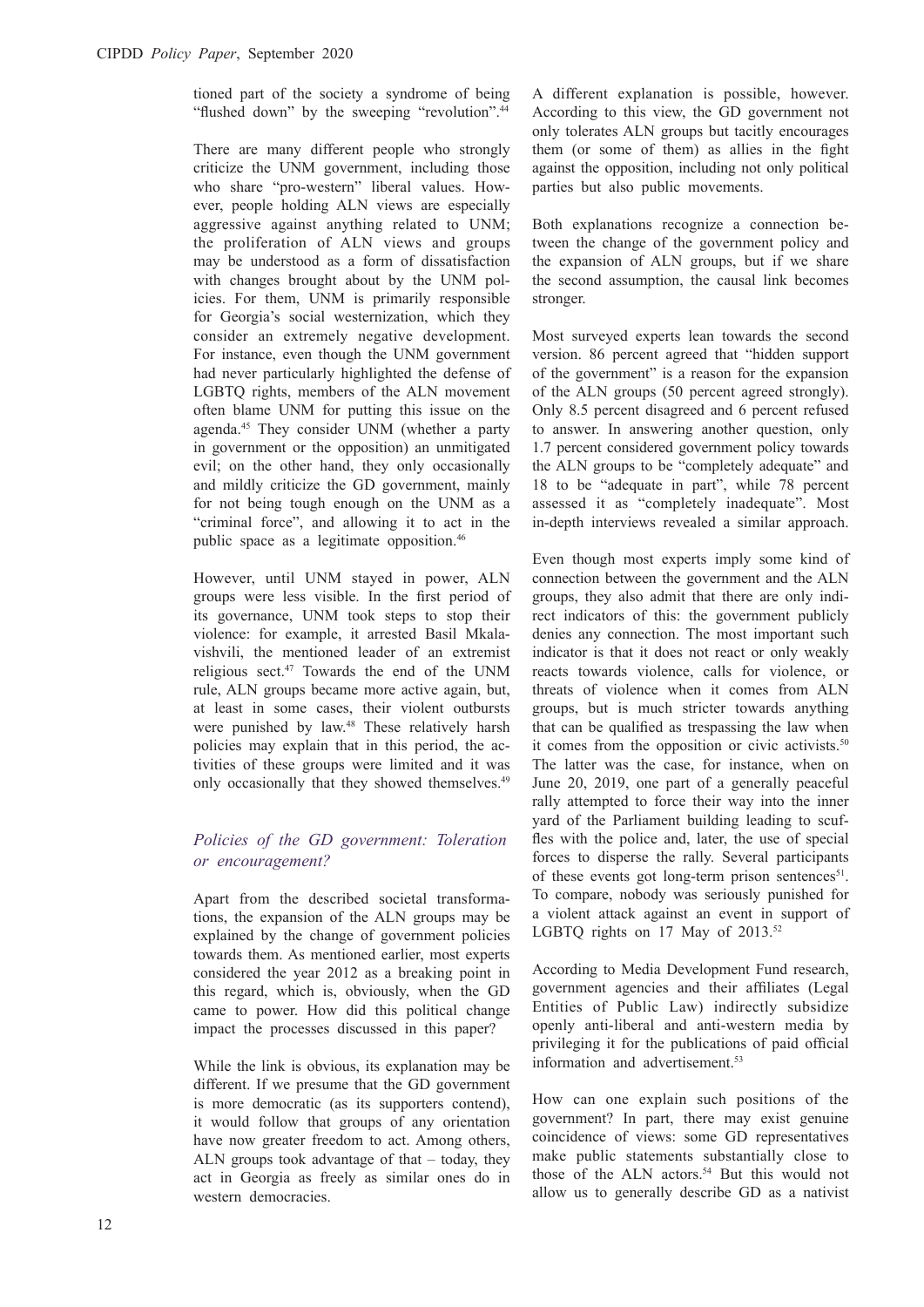party: it only confirms its general reputation for ideological heterogeneity. Moreover, it has occasionally made concessions to these groups, for instance, when it supported a Constitutional amendment defining marriage as "a union between a woman and a man",<sup>55</sup> but such steps do not constitute a consistent trend.

Tactical political considerations may be the decisive factor here. In all elections, it is the chief strategy of the GD to demonize the UNM; it positions itself as a guarantee of the latter not returning to power. Moreover, it is a consistent feature of the ruling party "message-box" to speak of all or almost all opposition (whether political parties, protest movements, NGOs, or the media) as somehow linked to the UNM. On the other hand, as we discussed in the previous section, ALN groups, exactly like the ruling party, also demonize UNM as well as all other liberal pro-western parties and organizations lumping them all together and criticize the government for not being tough enough on the latter. On this important point, the coincidence of views and interests is obvious.

This shows itself in the periods of elections and mass protests. Between the first and second rounds of the 2018 presidential elections, when a government-supported Salome Zurabishvili confronted Grigol Vashadze of the UNM and the final outcome was unclear, the largest rally in support of the government candidate was held by the APG. The organizers stressed, though, that their main motive was not to support Zurabishvili, but prevent the victory of the opposition candidate.<sup>56</sup>

In May 2018, when the "White Noise" movement organized a large rally in support of liberalizing drug policies, ALN groups conducted a counter-rally threatening physical violence. After this, the government said to the organizers of the "White Noise" that it could not ensure their safety and this proved sufficient to convince them to disperse.<sup>57</sup> This scenario was repeated later: anti-government protests were accompanied by counter-rallies, with the government taking the role of piece-maker between two groups of citizens. It treated both groups equally even though attempts at or threats of violence only came from one side. In cases like this, there emerged a natural suspicion of collusion between the government and the ALN groups, even though it was difficult to prove. As a matter of fact, however, the latter helped, or tried to help the former to disperse protest rallies. In the words of an expert interviewed for this research, the government uses ALN groups for doing what it does not want to do itself.

To compare, anti-liberal populist messages may also come from other parties that do not belong to the ALN camp but have a general reputation of being "pro-Western". For instance, in the results of media monitoring of Media Development Fund quoted above, such messages were occasionally used by the UNM, the largest opposition party.<sup>58</sup> When one of the leaders of Lelo strongly spoke against the idea of gay marriage, some liberal activists qualified this as an expression of homophobia.59 But according to the same research, in the case of these parties, such statements are much rarer than in the case of both ALN parties and GD.

## *The Georgian Orthodox Church and ALN groups*

It is widely believed that GOC is an important ally of ALN groups. Expert research fully concurred with this view. This may be considered an additional reason for the expansion of ALN groups because GOC continues to be the most authoritative public force in Georgian, even though during the last years, trust towards it has been on a decline.<sup>60</sup>

As a rule, ALN groups portray themselves as defenders of "Orthodox values". As GOC is a highly trusted institution, this may increase their legitimacy. Moreover, when some of the GOC clergy participate in ANL activities and expresses ALN views, this creates an impression that the Church as a whole endorses ALN views. One can remember once again that on 17 May 2013, when a small gathering of LGBTQ rights activists was violently attacked by a large mob, the latter was led by the Orthodox priests.<sup>61</sup> In 2014, the Church actively opposed the adoption of the anti-discrimination legislation by the Georgian Parliament. It did not succeed in this, but as a result of its pressure, the final draft of the law was considerably watered down.<sup>62</sup> In 2015, the Church supported an initiative to adopt a Constitutional amendment defining the marriage as a union between a man and a woman – in 2017, Parliament followed the suit.<sup>63</sup> In all these cases, Church and ALN agendas coincided.

As interviewed experts also highlighted, the church is not homogeneous and unifies people of diverse views. In recent years, these internal differences were increasingly expressed in the public sphere as well. Moreover, the support for Georgia's European and Euro-Atlantic integration is an official position of the GOC.<sup>64</sup> However, most experts agree that anti-western and anti-liberal attitudes are still prevalent within the COC.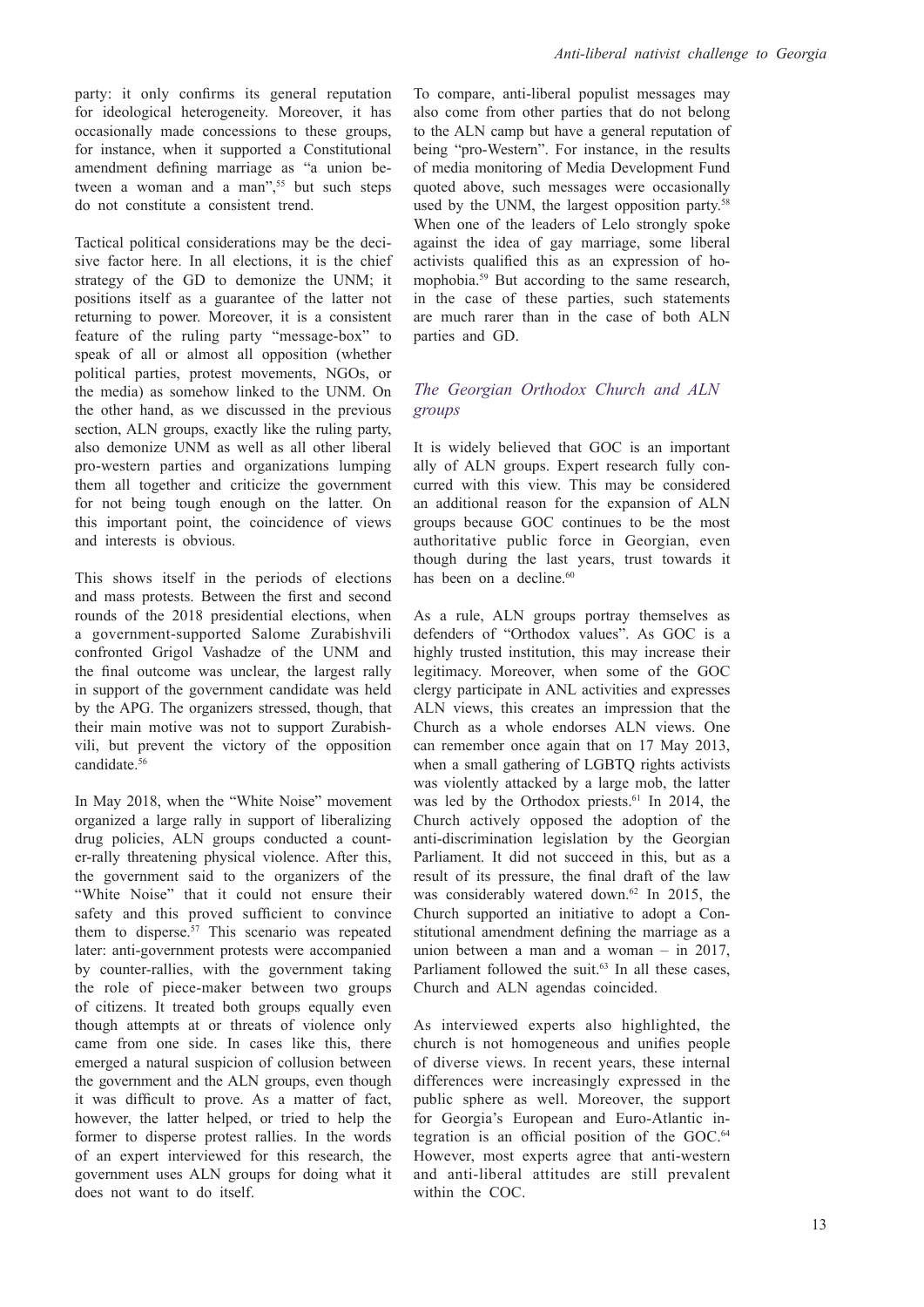It should not be surprising that the Church defends conservative values and its views overlap with those of the ALN groups. In particular, this overlap includes a conceptual space that one can define as religious nationalism.<sup>65</sup> But apart from intersecting worldviews, there may be a meeting of interests. As said, for ALN groups, the image of defenders of the Orthodox faith is an important legitimacy resource. On the other hand, as some interviewed experts contend, GOC gets some flexibility through cooperation with independent organizations: It can pursue certain political aims without being seen as getting directly involved in politics (not that Patriarch Ilia II or other GOC leaders are generally shy of voicing their political demands in public).

A large part of the clergy and ALN groups also share a principal political opponent such as UNM (first as government, then the opposition). Although GOC proclaims its politically neutral position, many experts believe that in the 2012 elections, the support of the large part of the clergy to then oppositional GD was one of the important reasons for the UNM defeat.<sup>66</sup> Relations between GOC and UNM especially deteriorated after 2011, when Parliament, over strong objections of the GOC, amended legislation allowing other religious denominations to register as entities of public law.67 The UNM government did its best to improve relations with the GOC; after moving to the opposition, Mikheil Saakashvili has occasionally tried to demonstrate his loyalty towards the Church.<sup>68</sup> However, these attempts did not seem to be successful.

Notably, the period of greater tensions between GOC and UNM roughly coincides with that of the expansion of ALN groups. To be sure, there existed links between GOC and ALN agendas before – one can remember the mentioned "Union of Orthodox Parents" that has been there since 1995 and for a long time was considered the most active and influential ALN group.69 But since the last years of UNM rule, part of the clergy and ALN groups appeared to acquire an additional motive for cooperation.

#### *Possible background factors: poverty and education*

What about any other factors that can explain the expansion of ALN groups? In the interviews and discussions, two of them were mentioned: poverty and (the state of) education. In the quantitative survey, a large majority (88 percent) of experts agreed that "difficult social and economic background" has been an important cause of spreading out of the ALN groups. Many of

them also drew attention to a low educational level of the large part of society: this, they believe, makes it easier for ALN groups to spread conspiracy theories and fake news.

It should first be mentioned here that sociologically, the level of education and social-economic status tend to be correlated: most uneducated people are also poorer than those with higher educational levels. As western research shows, right-wing populist parties are largely (though not exclusively) supported by people of a lower level of education and low social-economic status, though it is difficult to define which of those two factors explain their preferences.<sup>70</sup> In any case, these two indicators are obviously linked.

Both of these are background indicators that cannot explain why the expansion of ALN activities has occurred in a given period: no data are confirming that this trend was preceded by declines either in economic conditions or at the educational level. Between 2010 and 2019, the median level of Georgian GDP growth constituted 4.8 percent; from 2007 to 2018, the level of poverty declined from  $37.4$  to  $20.1$  percent.<sup>71</sup> These figures may still be considered unsatisfactory: the country needs much faster growth and the poverty level is still unacceptably high. But the data does not allow for any correlations between the growing ALN influence and economic factors.

As to education per se, one should note that while everywhere, rank-and-file followers of ALN movements tend to have a lower educational level, there often are quite educated people among their leaders and ideologues. This is also true of Georgia: for instance, having gone through graduate studies in the US did not stop Levan Vasadze from becoming one of the leading faces of the ALN movement.72 ALN views are on the ascendance in those western countries where education systems are much better developed than in Georgia. While it is hard to argue that Georgia's education system has many shortcomings and working on them should be a priority for any government, improvements in this area would not by itself be sufficient for addressing problems discussed in this paper.

# **3. THE ASSESSMENT**

#### *How big a threat is the expansion of ALN groups for Georgia's development?*

As said, this research and experts that participated in it share a view that Georgia should become a western-style liberal democracy (we also called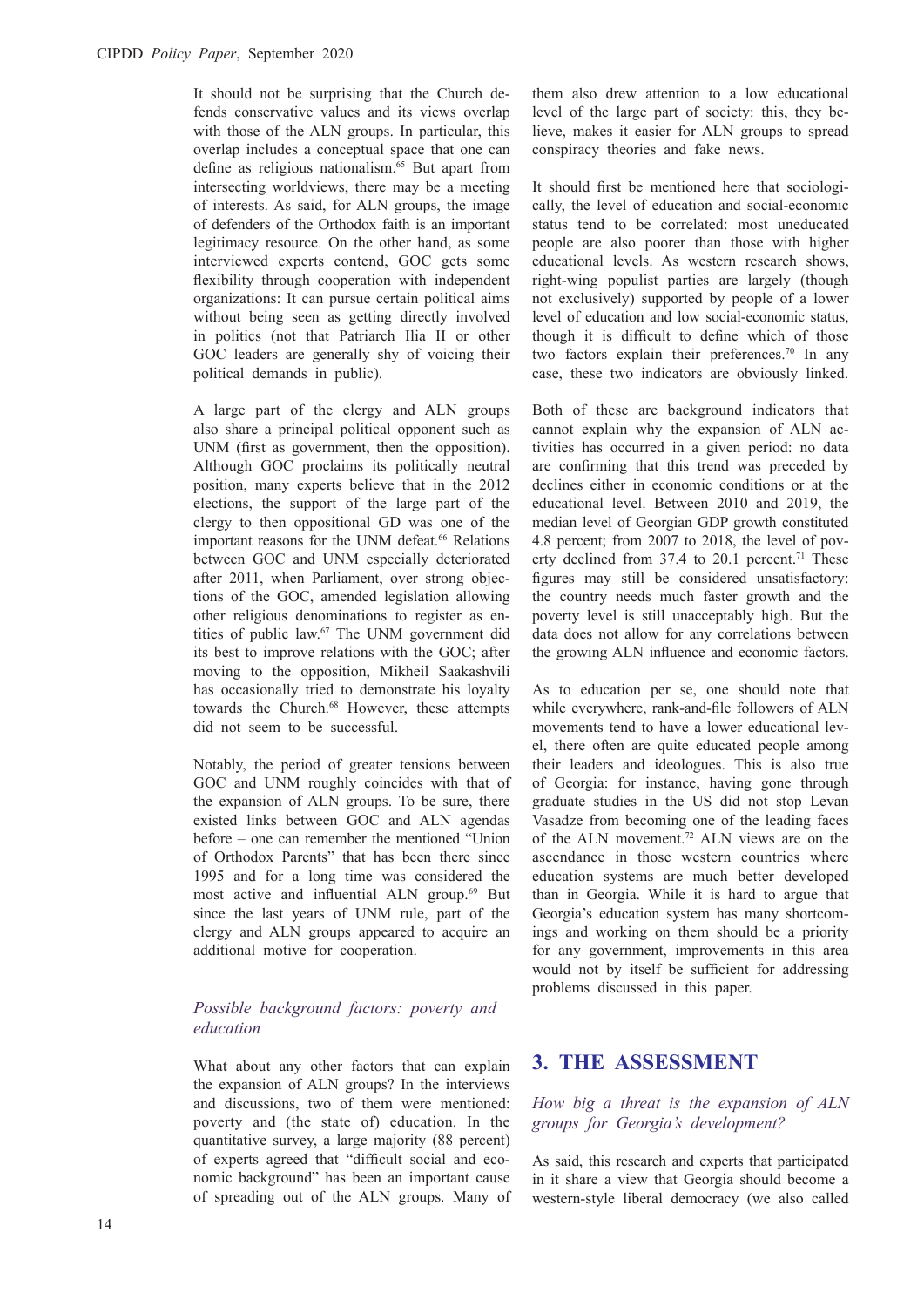this a bias of this paper). For the sake of argument, we may admit that this assumption could be false and Georgia should opt for some other path of development. However, here we will not argue on this general point: it might be sufficient to note that according to numerous public opinion polls, a strong majority of Georgians support both the necessity of establishing norms and institutions of liberal democracy in their country, and the course towards European and Euro-Atlantic integration.73 At least declaratively, most more or less influential political parties agree with this as well.

If we proceed from this starting point, it goes without saying that proliferation of ALN groups cannot be considered a welcome development for Georgia. In this section, we will ask more specific questions: How big is their influence? Where it extends and what kind of threats it creates (if it does)? Based on that, we should determine how important the activities of these groups are, and, most importantly, what kind of response is warranted to these developments.

In this regard, the research revealed significant differences of opinion. Its qualitative and quantitative components paint somewhat different pictures. 55 percent of surveyed experts believe that ALN groups "create a serious threat to the country's development" at least in some areas. 31 percent assess their impact as negative but not significant, while 13 percent agree with the opinion that "the existence of ALN groups and their current influence is normal for a democratic country". Answering another question, only 3.4 percent agreed that these groups "did not influence any sphere in a significant way."

In the in-depth interviews, the experts were more reserved. Most of them evaluate the influence of ALN groups as "small" or "medium". According to some views, even considering supposed Russian assistance, their capacity is not big, but the fact that the government and the GOC (or some groups within GOC) use them as their instrument makes them a much bigger threat. A still different view was also expressed: NGOs and expert community artificially boost their influence by paying them too much attention.

But the same experts believe that ALN groups may grow into a serious threat if their resources and influence grow. The probability of this may not be small: 46 percent expect their scope and influence to grow, 19 percent expect it to stay as it is and 13 percent expect it to decline.

What is behind these expectations? At the expense of what may the influence of the ALN

groups grow? An often mentioned factor is that the Georgian population is socially quite conservative: supposedly, ALN groups could take better advantage of that.

It is difficult to say how likely this is, but in this case, we talk about a relatively stable strategic resource of the ALN movement: social attitudes do not change overnight. But many things depend on political developments. The results of the next 2020 parliament elections may be especially important in this regard. If one agrees with a mentioned view that the incumbent government encourages these groups and uses them for fighting their opponents, it becomes natural to expect that in the event of the government change ALN groups will lose an important resource. Other factors may include the success of western integration policies (implying that their success will weaken ALN forces, while its failures will further encourage them); economic development (implying that greater poverty will strengthen them); the trends of democratic development (political polarization and fragmentation contributes to distrust towards the political class and strengthens anti-systemic players); ascendance or decline of Russian power (stronger Russia at least indirectly empowers these groups); the rising or falling influence of the GOC; the state of the civic education, etc.

If we assume that the impact of ALN forces is considerable or could increase in the future, what spheres of life will this concern? Most surveyed experts (84 percent) think that they endanger the rights and freedoms of minorities by behaving aggressively towards them. This is typical of ALN groups everywhere in the world. In Georgia, they are especially hostile towards gay people, with their physical security at stake. They can also have a real impact on the condition of religious and ethnic minorities and question their rights.

Another sphere singled out by the surveyed experts was the defense of rights and physical security of the opposition groups (67 percent said that a meaningful threat may be coming from the ALN groups in this regard). Here, a high level of political polarization is a background factor: it raises a threat of politically motivated violence, which is often perpetrated by ALN groups and tolerated if not instigated by the incumbent party. In the current political climate, the ALN groups contribute to the intensity of political polarization, but also increase the probability of it leading to violence.

The mentioned problems are important but they are not the only reasons why part of society closely tracks their activities and is sometimes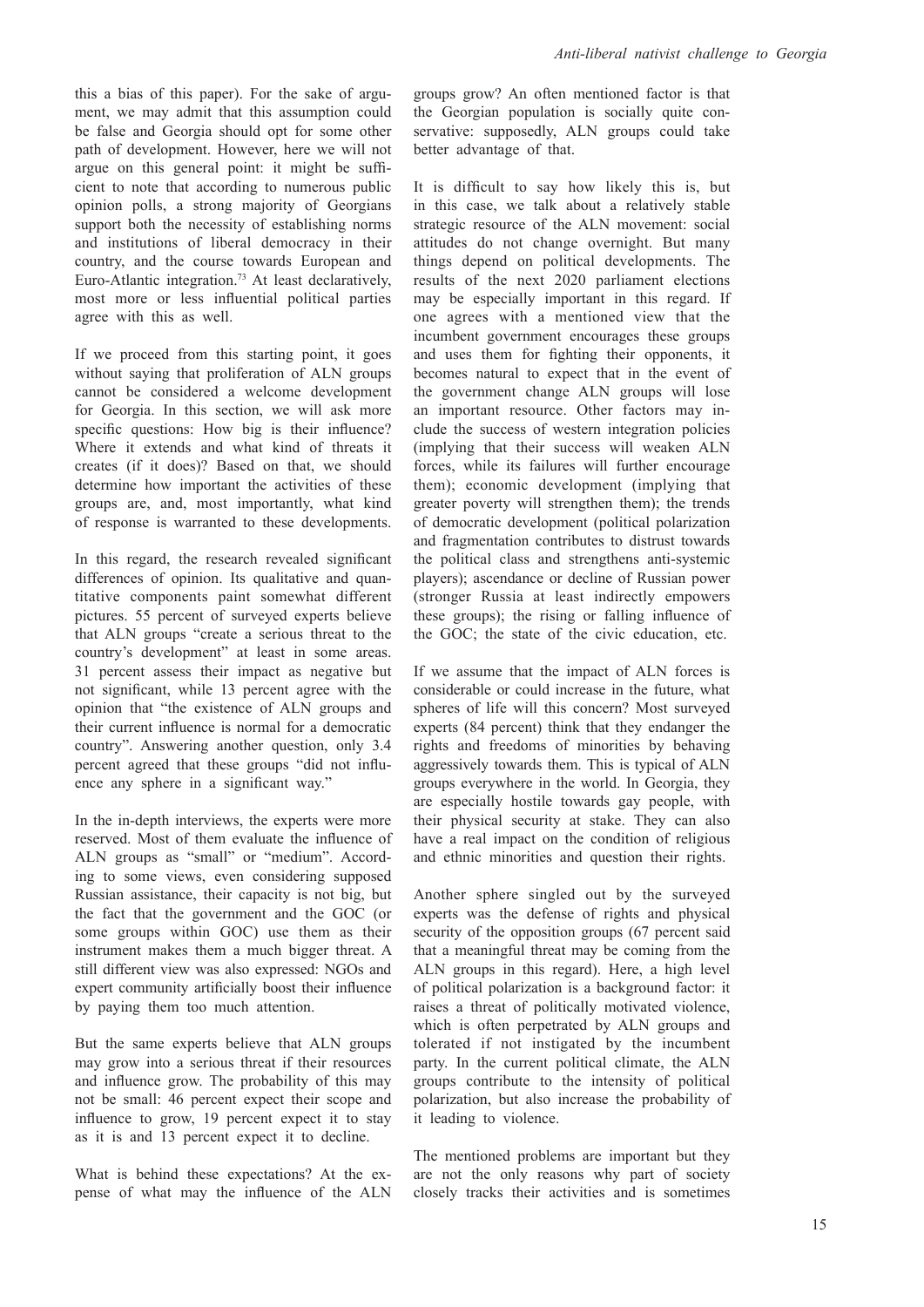expresses grave concerned. Provided that anti-western rhetoric is so central to these groups, and Russia may be behind them, an especially important question might be: how big is a probability of these groups influencing Georgia's foreign policy, more specifically, pushing the country towards giving up on its commitment to EU and NATO integration?

In in-depth interviews, most experts denied the likelihood of this in the foreseeable future. In a quantitative survey, 49 percent of those polled consider this a realistic possibility – presumably, in the event their influence grows further. So far, it is obvious that ALN groups did not have much impact in this area: Georgia's declared foreign policy course has remained the same (even though the current government is often criticized for not pursuing it consistently and vigorously enough). No less importantly, the level of public support for this course has not diminished.

To sum up this part of the paper, the current level of ALN activism and influence is a source of some consequential problems. However, it does not yet create a ground for grave concern. If sufficient political will is applied to curb violent expressions of ALN activities, their effect may further diminish.

To put things into a broader perspective, problems created by these activities are much less significant in comparison to such fundamental challenges of Georgia's democratic development as unresolved territorial conflicts, informal governance, lack of independent judiciary, etc. One cannot also contend that in Georgia, ALN groups have greater influence than in developed democracies of the West – rather the opposite is true.

However, in the event of further growth of their activities and influence, ALN groups may have a much greater negative impact on Georgia's still fragile and underdeveloped democratic institutions; hence, a much greater concern may be warranted. Therefore, people who care for Georgia's democratic development cannot afford to ignore these developments.

# **4. RECOMMENDATIONS**

How should champions of liberal democracy treat ALN groups? What specific steps may or

Activities of the ALN groups cannot be limited just because they contradict liberal or democratic principles or Georgia's national interests as understood by people who call themselves "pro-western".

should be taken to counter their influence and if yes, what those steps should be?

We tried to provide some answers to these questions on two levels: those of the state and the civil society.

*What can be done to reduce or neutralize the influence of the ALN groups? The state level.* 

Whatever liberals may think about views promoted by ALN groups, they cannot deny their right to hold and express them. This right should be protected as well as it is for any other people. The interviewed experts displayed almost full consensus on this issue: activities of the ALN groups cannot be limited just because they contradict liberal or democratic principles or Georgia's national interests as understood by people who call themselves "pro-western". Only 18 percent of the experts supported the opinion that "it is necessary to create new legislation that would allow limiting activities of ALN groups."

However, society should also have red lines that nobody is permitted to cross. First of all, this comprises violence, the threat of violence, or call to violence. It is evident that some of Georgia's ALN actors do cross that line. The existing legislation provides for adequate punishments in such cases but the incumbent government does not use them, or does so rather sparingly. Adequate application of the law might be sufficient to significantly curb activities of ALN groups whenever they threaten the rights and security of specific people (minorities, opposition, or civic activists). Not surprisingly, this recommendation was especially strongly supported by the surveyed experts: 77 percent of them shared an opinion that "government should change the policy of the effective encouragement of the ALN groups."

When it comes to possible links of the ALN groups (or some of them) to Russia, some experts recommended the state to control financial flows from Russia more strictly. But this suggestion was controversial and many experts were rather skeptical about it. If the responsibility of the state to control financial flows increases, the overall result will be rather negative. In particular, a strong majority of Georgia's civil society organizations depend on western donor assistance; the right to get financial assistance from abroad is a factor of their independence. In Georgia, this right was never questioned, though quite a few post-Soviet autocratic states curb the right to receive foreign funding justifying this by the assumption that such funding may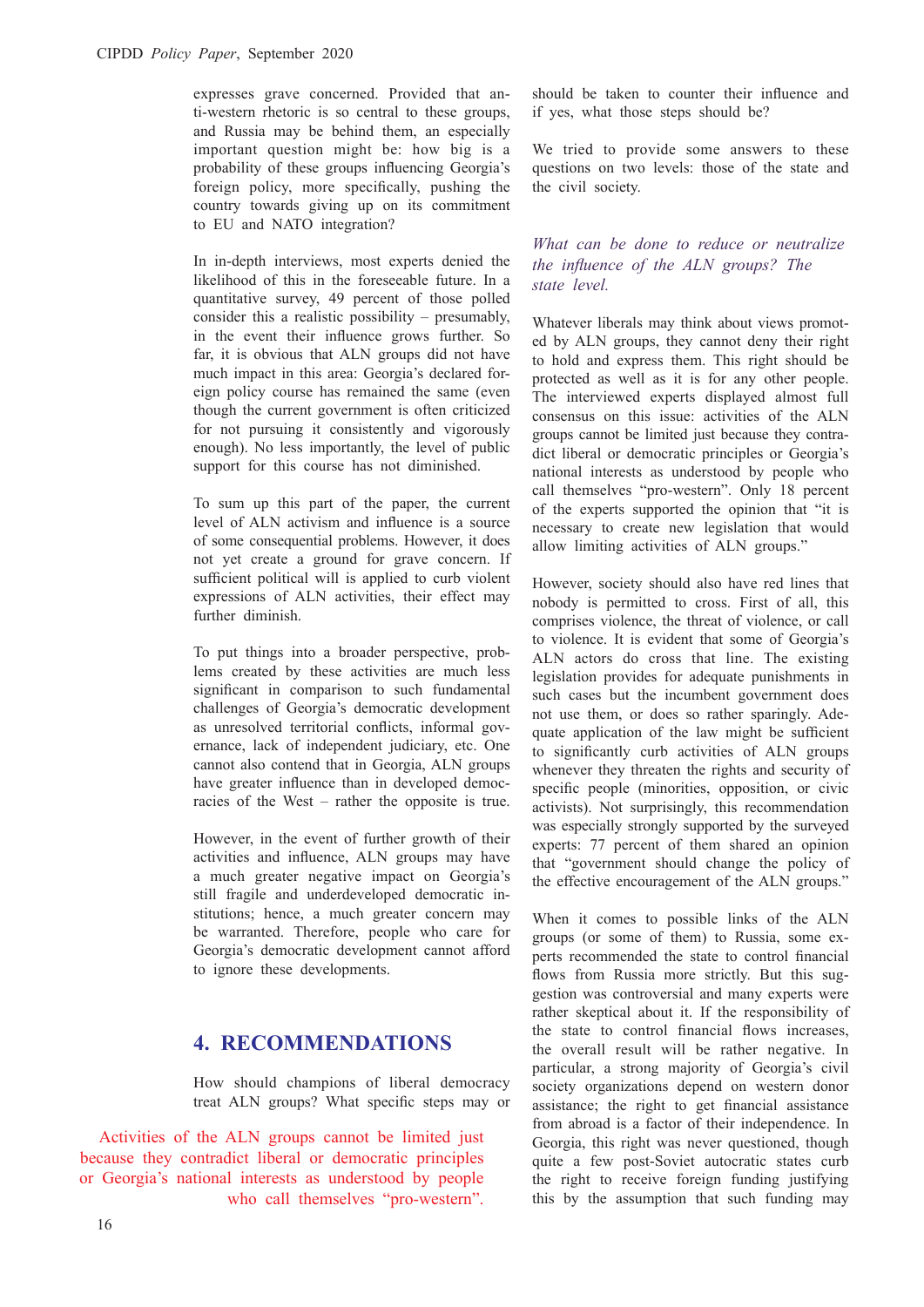produce threats to national security. Allowing a precedent of the state limiting financing of NGO activities because the money originates abroad may be abused in restraining activities of any civil society organizations.

Hypothetically, one could find a way around this problem by instituting stricter controls specifically for accepting funding from Russia as this is the only country illegally occupying Georgia's territory. This, however, may hurt ordinary Georgian citizens who depend for their livelihood on remittances sent by their relatives and friends from Russia. This is also hardly a way to pursue.

Another divisive issue is the state's possible reaction towards the use of hate speech by ALN groups. They are not the only ones who use such language, but they may be the most consistent in doing this. This is a debatable issue for the people of liberal persuasion around the world: it may be difficult to define what exactly constitutes "hate speech"; even if this is solved, making hate speech punishable by law is extremely controversial. Some human rights defenders deem its criminalization necessary even though this clearly contradicts the principle of the freedom of speech.74 The Georgian legislation does not provide for any such punishments; however, there were some initiatives in this regard, including from the ruling party; in particular, some GD members proposed to introduce punishment for "insulting religious feelings."<sup>75</sup>

The debate is not only about interpreting liberal principles: Georgia's political context shall be taken into account as well. In hybrid or semi-authoritarian regimes, especially where independence of the judiciary is a huge problem (like in our country), there exists a real possibility of the government abusing any legislative restrictions against hate speech by limiting criticism of itself or of its possible allies (for instance, GOC). To be sure, any future government is implied in this presumption. Experts surveyed for our research did not express any support for the criminalization of hate speech either.

Many people (including respondents and discussants in our project) believe that the state can make much more in one more area: strengthening civic education. Admittedly, the task of civic education is ingraining values opposite to ALN views. Important steps have been made in Georgia in this regard: since 2005, civic education became a mandatory part of the national curriculum (for 9-10th years of schooling): $76$  more recently, a subject called "Me and society" was added to school curricula in the 3rd and 4th years.<sup>77</sup> Both Society should have red lines that nobody is permitted to cross. First of all, this comprises violence, the threat of violence, or call to violence. It is evident that some of Georgia's ALN actors do cross that line.

innovations intended to strengthen civic values and follow the standards of democratic nations. Apparently, at this stage the issue is rather to increase the general quality of teaching (including in mentioned subjects); nobody doubts that this is an especially daunting task, but we cannot discuss it here in any detail.

#### *What should the civil society do?*

The civil society (or, to be more precise, its liberal pro-western part) is the main player countering the influence of ALN groups in Georgia. Its part organized as NGOs gets financial support from the western donor community in these efforts.

Liberal civil society activities in this regard may be divided into several parts. It strongly criticizes and morally condemns many doings of the ALN groups. In particular, it targets violence and the use of hate speech against minorities, and its support of the Russian agenda in Georgia. Other activities aim at exposing deliberately false information spread by such organizations. Think tanks and individual researchers work a lot on monitoring and analysis of such groups.

A broader strand of civil society activities that can be defined as civic education does not directly target ALN groups, but effectively counters their messages and weakens the chances of people being receptive to anti-liberal and anti-western narratives.

How adequate and effective are such activities of civil society? Most surveyed experts welcome them but expect more: 71 percent agree that "civil society should use different methods to decrease the influence of ALN groups." However, what these different methods could be? It proved much more difficult to come up with specific recommendations.

One direction of criticism is that NGOs have too narrow target audiences. They have a difficulty to get out of the circle of people who share liberal pro-western ideas anyway. Too much stress is made on social media even though many people

In hybrid or semi-authoritarian regimes, especially where independence of the judiciary is a huge problem, there exists a real possibility of the government abusing any legislative restrictions against hate speech.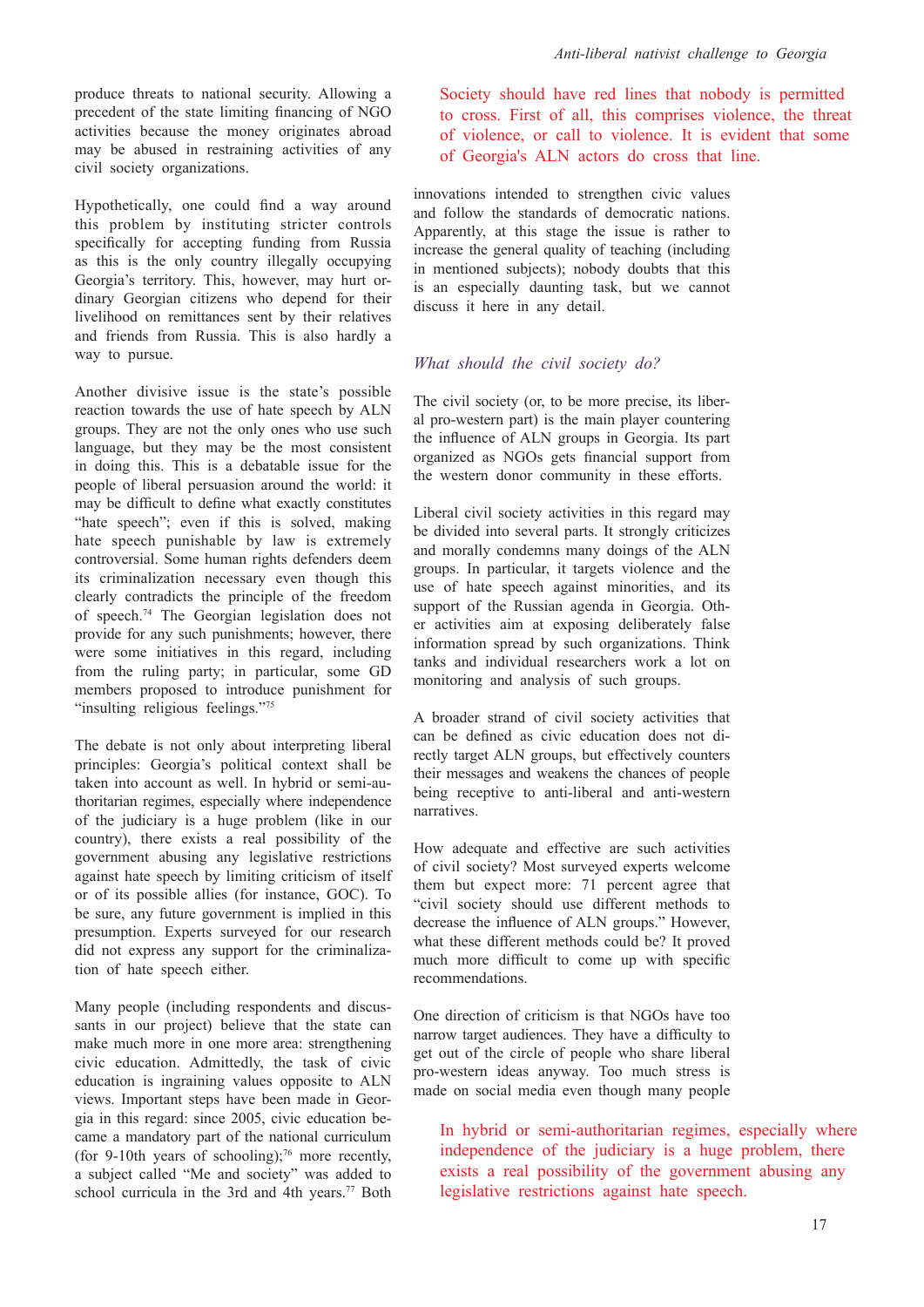## NGOs have too narrow target audiences. They have a difficulty to get out of the circle of people who share liberal pro-western ideas anyway.

do not use it. Moreover, NGOs tend to overestimate technical and terminology issues. The language and topics discussed by NGOs should come closer to the language and interests of those who live outside of the "liberal bubble".

An issue of the dialogue with people who hold ALN views was the subject of an especially hard disagreement. Most people who took part in discussions or were interviewed for this project believe that liberal civil society should expose, condemn, and marginalize ALN groups. A view should be firmly established that they constitute an anti-national and anti-social force that is deliberately engaged in disinformation and hostile propaganda. Consistently presenting these groups as "pro-Russian" or "doing Russia's bidding" may serve the same objective of marginalization. All this implies that they cannot be considered a legitimate part of civil society. A large part of the mentioned activities of the liberal civil society is based on this presumption.

## The agenda of defending national identity and cultural traditions is fully legitimate, and recognizing this will only strengthen the positions of champions of liberal values.

This attitude does not leave any space for a meaningful dialogue with such groups. A dialogue, by definition, implies some respect for the people who hold opposing views, and readiness to discuss differences with them on an equal basis. Consequently, engaging in a dialogue with them would imply their legitimization and mainstreaming – something that should be avoided. Georgian liberal civil society representatives often criticize the media for inviting ALN "faces" to public debates: this presents them as legitimate members of civil society and helps them spread their messages (including using hate speech). An assumption that these people cooperate with special services of an adversary country is an additional argument depriving any suggestion of the dialogue with these groups of its moral foundation.

But not everybody agrees with this. Alternatively, it is argued that liberal civil society needs a more flexible approach. There is no doubt that many representatives of ALN groups (especially their leaders) are bent to insult their opponents if not use violence against them, and in some cases, they may be answerable to an external hostile power. In such cases, a dialogue based on mutual respect is indeed impossible and undesirable.

On the other hand, however, arrogant and sarcastic attitudes of the liberal civil society, stigmatizing all people leaning towards ALN views as "stupid" or a Georgian version of "the deplorables" might be part of a problem. Even if we believe that some representatives of the ALN movement are beyond possibilities of a civil dialogue, this assumption should not be extended to all their followers. In itself, the agenda of defending national identity and cultural traditions is fully legitimate, and recognizing this will only strengthen the positions of champions of liberal values.

Therefore, given all the obvious challenges, it may be important for liberal civil society organizations to find forms of dialogue with people holding socially conservative views. It is fully realistic to demonstrate that the defense of such positions does not require using violent methods or discrimination against any group. Much more can be done to convince more people that building institutions of liberal democracy or pursuing the path of European and Euro-Atlantic integration does not in any way endanger national identity, religion, or being faithful to cultural traditions. Even if finding adequate forms of such dialogue may be difficult, the results achieved in the case of success might be rather valuable.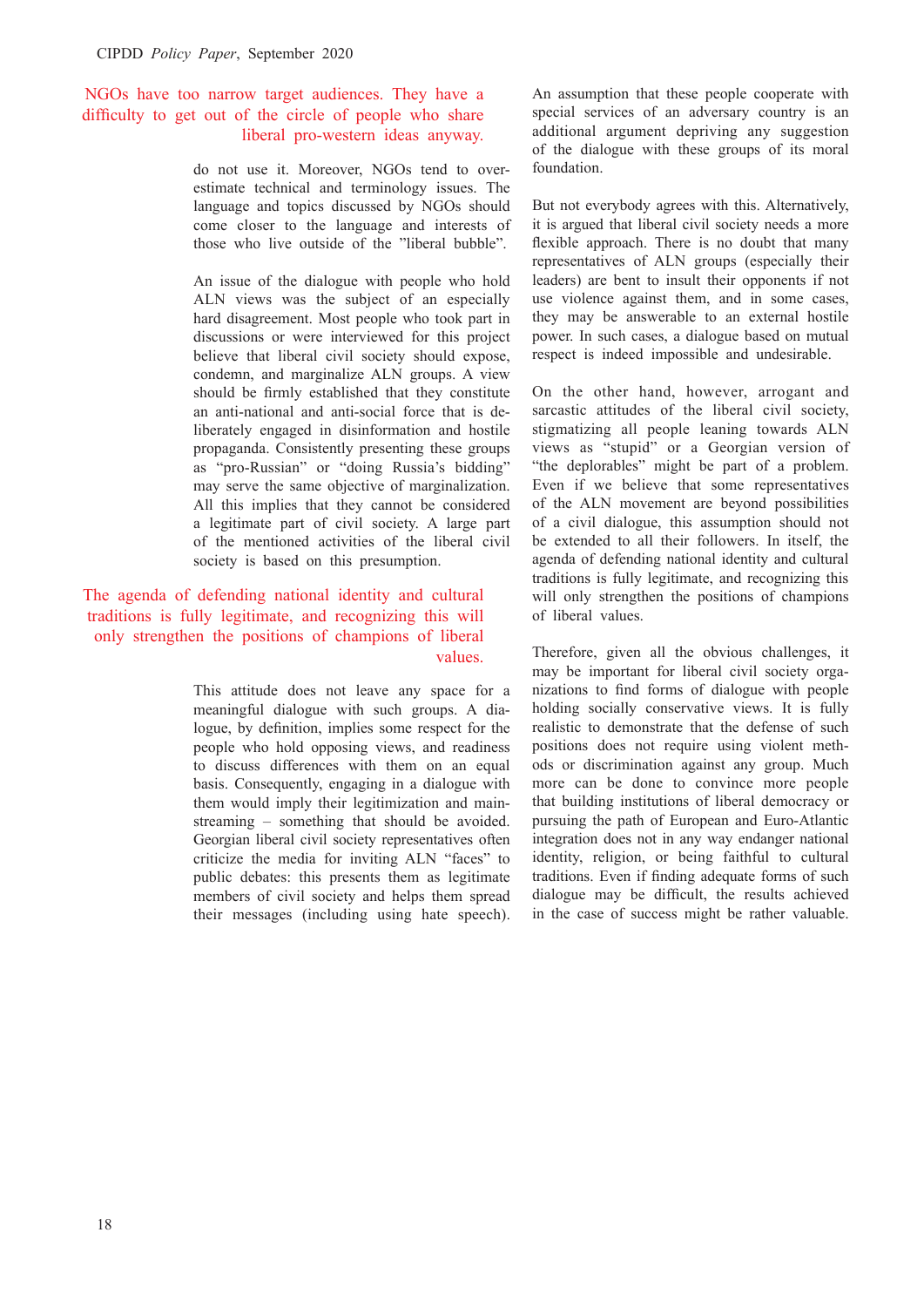## **NOTES**

- <sup>1</sup> See, for instance: Tughushi, Lasha (ed.). 2016 *Threats of Russian Hard and Soft Power in Georgia*. Tbilisi: European Initiative – Liberal Academy. http://www.ei-lat.ge/images/doc/policy%20document.pdf; Minesashvili, Salome. 2019. *Social Underpinnings of Right-Wing Populism in Georgia*. Georgian Institute of Politics, Policy Brief #16. http://gip.ge/wp-content/uploads/2019/02/Policy-brief-16-Salome-Minesashvili.pdf; Gelashvili, Tamta. 2019. *Political Opportunities for the Extreme Right in Georgia.* Georgian Institute for Politics Policy Brief #20. http://gip.ge/political-opportunities-for-the-extreme-right-in-georgia/; CRRC-Georgia. 2018. *Countering Anti-Western Discourse in Social Media*; Nodia, Ghia. 2018. "Nativists versus Global Liberalism in Georgia". In: Richard Youngs (Ed.), *The Mobilization of Conservative Civil Society*. Washington, DC: Carnegie Endowment for International Peace: 45-50. Online: https://carnegieeurope.eu/2018/10/04/mobilization-of-conservative-civil-society-pub-77366; Tughushi, Lasha, Koba Turmanidze, Malkhaz Gagua, Tsisana Kundadze, Guram Ananeishvili, and Tinatin Zurabishvili. (No date). *Anti-liberal populism and the threat of Russian influence in the regions of Georgia.* Tbilisi: European Initiative Liberal Academy http://www. ei-lat.ge/images/doc/antiliberal-populisme-engl-1.pdf.
- <sup>2</sup> Most notable among them are *The Myth Detector* and other projects carried out by the Media Development Foundation – http://www.mythdetector.ge/en.
- <sup>3</sup> When considering specific actors to be the most important ones, we mainly followed the interviewed experts' opinions.
- <sup>4</sup> According to the August 2020 poll commissioned by the US International Republican Institute (IRI), in the upcoming parliamentary elections 3 percent of those polled planned to support APG, DMUG had the support of one percent, and "Free Georgia" – less than one percent. IRI. *Public Opinion Survey: Residents of Georgia. August 4-21, 2020*. https://www.iri.org/sites/default/files/iri\_poll\_presentation-georgia\_august\_2020.pdf.
- <sup>5</sup> See polls conducted by NDI and CRRC. https://caucasusbarometer.org/en/datasets/.
- <sup>6</sup> As a rule, it is the second most popular after *Kviris Palitra* newspaper and is always among the five most popular ones. IRI, *Georgian National Voter Study May 2003*, https://www.iri.org/sites/default/files/2003%20 May%20Survey%20of%20Georgian%20Public%20Opinion,%20May%202003.pdf.
- <sup>7</sup> Media Profiles. *Obieqtivi*. (No date). MediaMeter. http://mediameter.ge/en/media-profiles/obieqtivi
- <sup>8</sup> In summer 2020, Georgian March was established as a political party "Nativist 'Georgian March' Movement Becomes Political Party". Civil.ge. 03/07/2020. https://civil.ge/ka/archives/358253.
- <sup>9</sup> Chkheidze, Tamar. "MMK Marltlmadidebel mshobelta kavshiri" (MMK the Union of Orthodox Parents). Netgazeti. 08.08.2011. https://netgazeti.ge/life/5972/.
- <sup>10</sup> Walzer, Martin. 1991. *"The Idea of Civil Society: A Path to Social Reconstruction". Dissent Spring 1991:* 293-304.
- <sup>11</sup> Glasius, Marlies. 2010. "Uncivil Society". In: Anheier H.K., Toepler S. (eds) International Encyclopedia *of Civil Society.* New York, NY: Springer.
- <sup>12</sup> Links between Levan Vasadze and the US-based World Congress of Families known for attacking LGBTQ people and their advocates may be more of an exception than a rule. However, this organization is also known to have close relations with Russia. https://www.mythdetector.ge/en/myth/russian-links-world-congress-families).
- <sup>13</sup> Judis, John B. 2016. The Populist Explosion: How the Great Recession Transformed American and Euro*pean Politics.* New York: Columbia Global Reports; Eatwell, Roger, and Matthew Goodwin. 2018. *National Populism: The Revolt Against Liberal Democracy*. London: Pelican Books; Michael Lind 2020. *The New Class War: Saving Democracy from the Managerial Elite*. New York: Penguin Random House.
- <sup>14</sup> Nye, Joseph S. Jr. 1990. "Soft Power". *Foreign Policy* No. 80: 153-171.
- <sup>15</sup> Walker, Christopher and Jessica Ludwig. 2017. "The Meaning of Sharp Power: How Authoritarian States Project Influence". *Foreign Affairs*, November 16, 2017. https://www.foreignaffairs.com/articles/china/2017-11-16/ meaning-sharp-power.
- <sup>16</sup> Markozashvili, Lasha and Tinatini Dvalishvili. 2017. "Russian smart power in Georgia". *Przeglad Poitologiczny – Political Science Revue*, No. 4: 187-202.
- <sup>17</sup> Collier, Paul. 2014. *Exodus: Immigration and Multiculturalism in the 21st Century.* London: Penguin Books; Eatwell and Goodwin, op. cit.
- <sup>18</sup> State Commission on Migration Issues. 2019. *Sakartvelos 2019 tslis migratsiis propili* (2019 Migration Profile of Georgia). http://migration.commission.ge/files/mp19\_web3.pdf; Green Caucasus. 2018. *Sadjaro inpormatsia imigratsiis shesakheb. Ganakhlebuli angarishi 2018* (Public Information on Immigration. A Renewed 2018 Report). http://www.ivote.ge/GREENCAUCASUS/wp-content/uploads/2018/06/Updated-Report\_Public-Information-about-Immigration\_May\_2018.pdf.
- <sup>19</sup> We should separate this issue from that of IDPs from Abkhazia and Tskhinvali Region/South Ossetia, who sometimes are incorrectly referred to as "refugees". Here, refugee means a foreign national looking for an asylum in Georgia.
- <sup>20</sup> Gogiashvili, Mariam and Salome Tsetskhladze. 2018. "Anatomy of Georgian Neo-Nazism." TI-Georgia Blog 17.05.2018. https://www.transparency.ge/ge/blog/kartuli-neonacizmis-anatomia; "E.ts. Kartvelta marshis mona-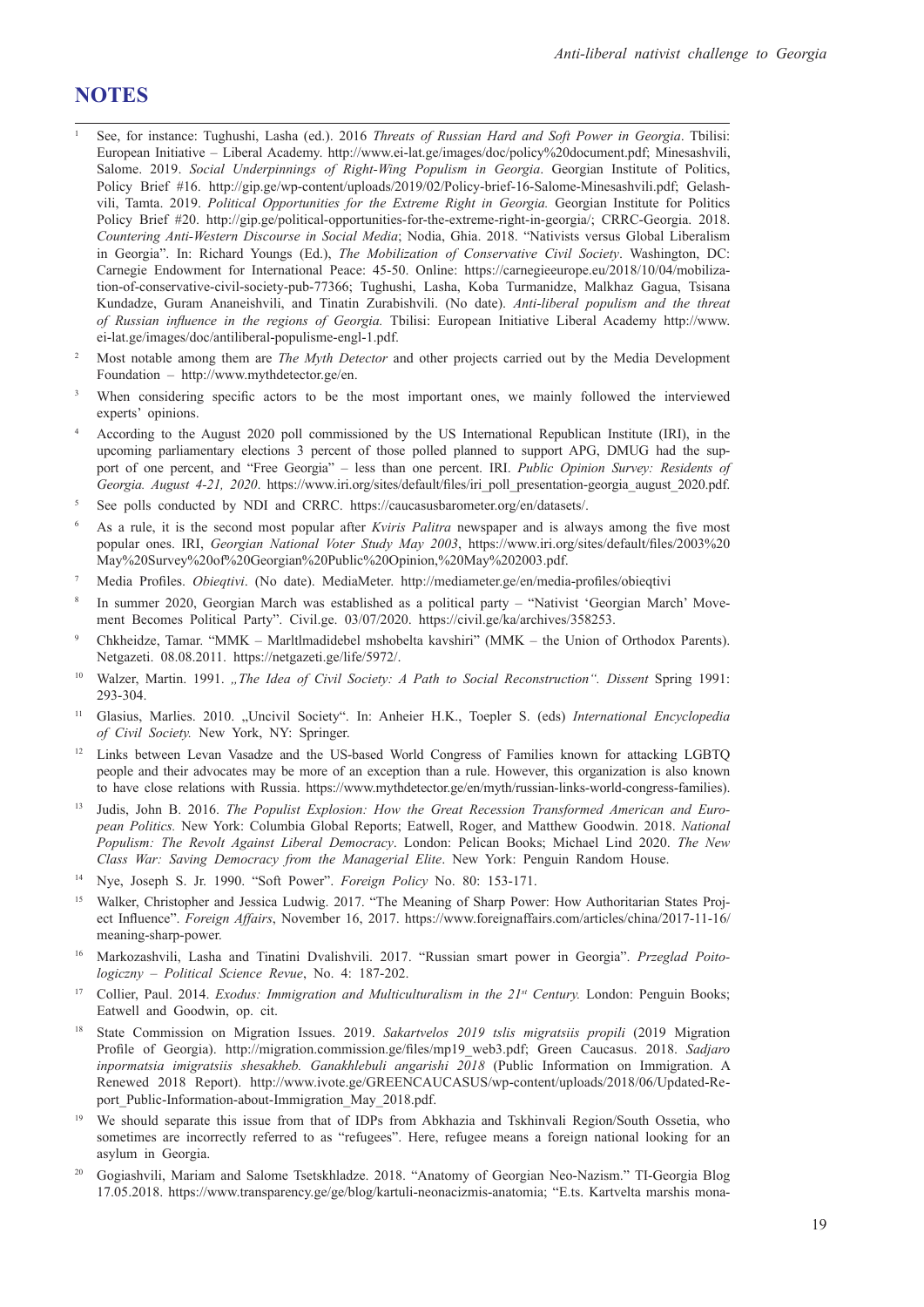tsileebi agmasheneblis gamzirze ikribebian" (So-called Georgian March Members Gather on Agmashenebeli Avenue). Tabula 14.07.2017. http://www.tabula.ge/ge/story/122000-ets-qartvelta-marshis-monatsileebi-aghmasheneblis-gamzirze-ikribebian.

- <sup>21</sup> In this context, it does not matter whether we consider this argument economically sound: what counts is that such perception exists and influences messages of western nativist populists.
- <sup>22</sup> Mounk, Yascha. 2018. *The People vs. Democracy: Why Our Freedom Is in Danger and How to Save It.* Harvard University Press, 2018; Eatwell and Goodwin, op. cit.
- <sup>23</sup> "Natoshi gatsevrianebaze saubari realisturi ar aris da saqartvelos interesebshi ar shedis" (Talking about NATO membership is not realistic and is not in Georgia's interest), Media-holding *Kvira*, 10.07.2015. http://kvira.ge/192372.
- <sup>24</sup> Pomerantsev, Peter. *Nothing Is True and Everything Is Possible: The Surreal Heart of the New Russia.*  New York: Public Affairs, 2014; Cooley, Alexander. 2015. 'Countering Democratic Norms', *Journal of Democracy* No 26-3: 49-63; Shekhovtsov, Anton, 2018. *Russia and the Western Far Right: Tango Noir*. London and New York: Routledge; Walker, Christopher, and Jessica Ludwig, eds. 2017. *Sharp Power: Rising Authoritarian Influence.* Washington, D.C.: National Endowment for Democracy.
- <sup>25</sup> Sichinava, David. 2019. "Georgia's far-right are anti-Russian but share Russian narratives", *OC Media*, 02.04.2019. https://oc-media.org/analysis-georgia-s-far-right-are-anti-russian-but-share-russian-narratives/.
- <sup>26</sup> "Dimitri lortkipanidze MID-is "primakovis pondis" kartuli opisis direktori gakhda" (Dimitri Lortkipanidze became a director of the Georgian Office of the Primakov Foundation of the [Russian] Foreign Ministry". Tabula 18.05.2018. http://www.tabula.ge/ge/story/132877-dimitri-lortqifanidze-mid-is-primakovis-fondis-qartuli-ofisis-ufrosi-gaxda.
- <sup>27</sup> Shekhovtsov, op.cit.
- <sup>28</sup> Shekhovtsov, op.cit.
- <sup>29</sup> Shekhovtsov, op.cit.: 3.
- <sup>30</sup> Krauthammer, Charles. 1991. "The Unipolar Moment", *Foreign Affairs* No. 70-1: 23-33.
- <sup>31</sup> Zakaria, Fareed. 2019. "The Self-Destruction of American Power: Washington Squandered the Unipolar Moment," *Foreign Affairs*, No. 98-4, 10-16.
- <sup>32</sup> Gat, Azar. 2010. *Victorious and Vulnerable: Why Democracy Won in the 20<sup>th</sup> Century and How It Is Still Imperiled.* Lanham, Etc., Rowman and Littlefield Publishers.
- <sup>33</sup> Asmus, Ronald. 2010) *A Little War that Shook the World. Georgia, Russia, and the Future of the West.*  New York: Palgrave Macmillan.
- <sup>34</sup> Al-Anani, Khalil. 2008. "The United States and the Democracy Delusion," Brookings Op-Ed, August 19, 2008. https://www.brookings.edu/opinions/the-united-states-and-the-democracy-delusion/; North, Andrew. 2016. "Georgia's Long Way to Europe: How the West Forgot about Tbilisi". *Foreign Affairs* August 16, 2016. https://www.foreignaffairs.com/articles/georgia/2016-08-11/georgias-long-road-europe.
- <sup>35</sup> Alexashenko, Sergey. 2016. "Evaluating Western Sanctions on Russia". Atlantic Council, December 2016. https://www.atlanticcouncil.org/in-depth-research-reports/report/evaluating-western-sanctions-on-russia/.
- <sup>36</sup> "Ex-PM Nogaideli Meets Putin in Moscow". Civil Georgia. 23.12.2009. https://civil.ge/archives/119725; "Burjanadze Meets Putin in Moscow". Civil Georgia 04.03.2010. https://civil.ge/archives/119946.
- <sup>37</sup> Nodia, Ghia. 2014. "The Revenge of Geopolitics", *Journal of Democracy*, No 25-4: 139-150.
- <sup>38</sup> Burjanadze accused the EU of promoting homosexuality and incest. "Nino burjanadze, intsesti da evrokavshiri" (Nino Burjanadze, Incest and the European Union). Netgazeti 13.05. 2014. https://netgazeti.ge/ news/31678/.
- <sup>39</sup> Whitmore, Brian. 2014. "Vladimir Putin, Conservative Icon: The Russian president is positioning himself as the world's leading defender of traditional values." *The Atlantic*, December 20, 2013, https://www. theatlantic.com/international/archive/2013/12/vladimir-putin-conservative-icon/282572/.
- <sup>40</sup> Human Rights *Watch. Memorandum to the U.S. Government on Religious Violence in the Republic of Georgia*. 29 August 2001. https://www.hrw.org/legacy/backgrounder/eca/georgia/georgia\_memo\_0801.pdf.
- <sup>41</sup> Mitchell, Lincoln. 2006, "Democracy in Georgia since the Rose Revolution", *Orbis* No 50-4, 669-676. Aprasidze, David. 2016. "25 Years of Georgia's Democratization: Still Work in Progress", in: *Georgia: Achievements and Unfinished Projects,* Tbilisi: Konrad Adenauer Stiftung, Ilia State University Press, pp. 91-129.
- <sup>42</sup> Cheterian, Vichen. 2008. "Georgia's Rose Revolution: Change or Repetition? Tension between state-building and modernization projects". *Nationalities papers* No. 36-4: 689-712; Nodia, Ghia. 2013. "The Record of the Rose Revolution: Mixed but still impressive". In: Vichen Cheterian, ed. *From Perestroika to Rainbow Revolutions:Reform and Revolution after socialism* London: C. Hurst and Co: 85-115; The World Bank (2012). *Fighting Corruption in Public Services: Chronicling Georgia's Reforms.* Washington: International Bank for Reconstruction.
- <sup>43</sup> "Georgia's mental revolution" The Economist, 21 August 2010, https://www.economist.com/europe/2010/08/19/ georgias-mental-revolution.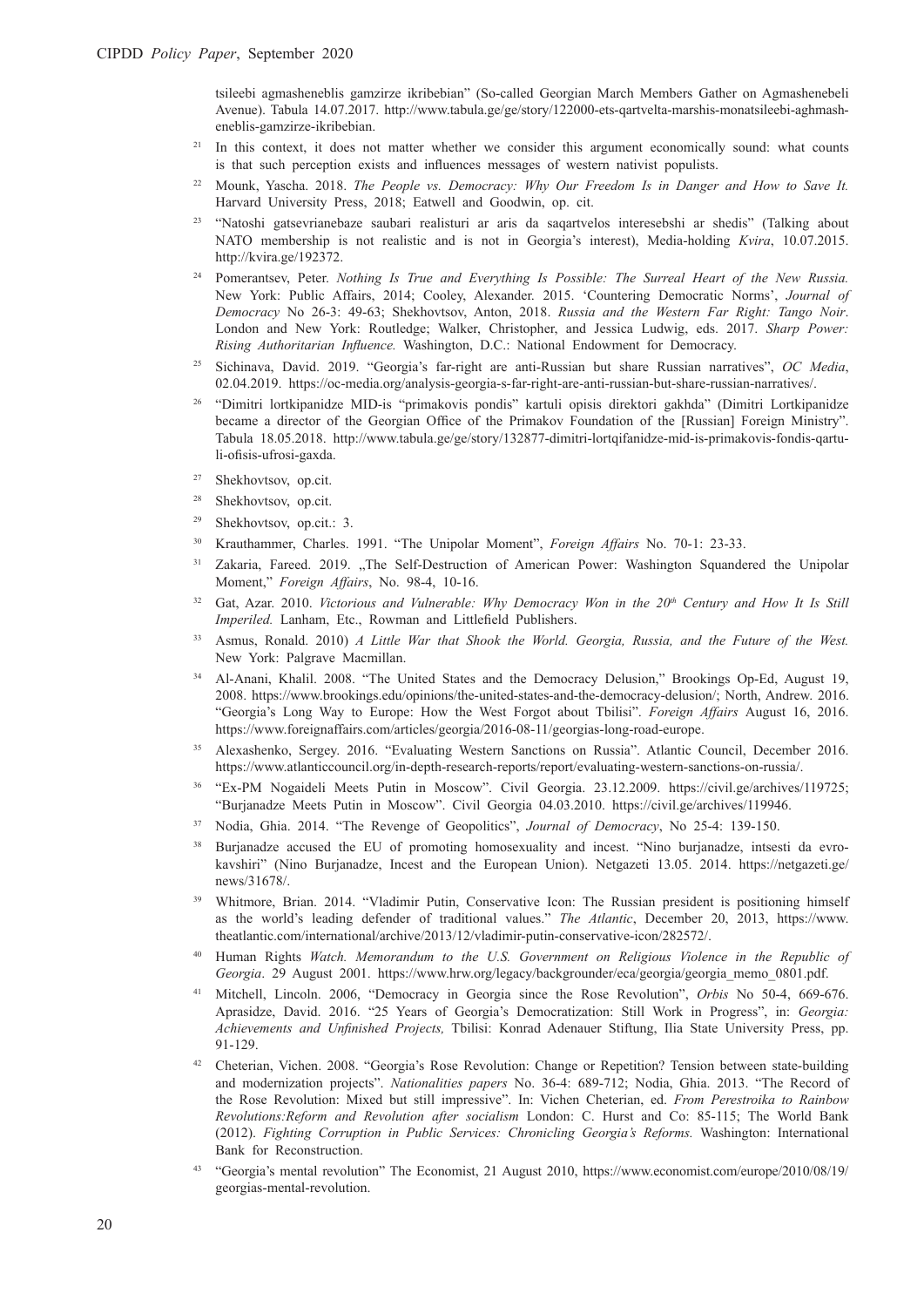- In one of his public statements, President Saakashvili referred to people who considered cooperation with police shameful as "flushed down" by ongoing changes in the country. (See https://youtu.be/9vU\_1wY\_4Mo). His critics later generalized this statement as allegedly expressing his attitudes to certain social groups, especially the older generation in general.
- <sup>45</sup> On May 17, 2013, after ALN groups together with some of the GOC clergy violently attacked a small gathering of LGBTQ rights' advocates, one of the vocal supporters of the attack, Bishop Iakob, said in his sermon that this was a victory over the legacy of UNM rule: its policies, he believed, encouraged LGBTQ community to openly advocate for their rights. https://youtu.be/Z7NXvlYuqvE.
- <sup>46</sup> APG expressed this attitude with a slogan: "A punch to the natsi [UNM], a slap [in the face] to the kotsi [GD]." ""mushti natsebs, sila kotsebs" – patriotta aliansma enm-is tsinaaghmdeg aktsia gamarta" (A punch to the natsi, a slap to the kotsi – the Patriots' Alliance held a rally against the UNM). Tabula, 26.11.2018. http://www.tabula.ge/ge/photo/140359-mushti-nacebs-sila-qocebs-patriotta-aliansma-enm-is-tsinaaghmdeg-aqcia-gamarta.
- <sup>47</sup> "Wanted Defrocked Priest Arrested". Civil.ge, 12.03.2004. https://civil.ge/archives/105424.
- <sup>48</sup> "Eight Jailed over Kavkasia TV Fist-Fight". Civil.ge, 13. 08.2010, https://civil.ge/ka/archives/120448.
- <sup>49</sup> Here, we will not try to assess whether these policies were too harsh or too lenient: There exist both opinions in the Georgian society.
- <sup>50</sup> Delemenchuk, Sasha and Agit Mirzoev. 2019. "Georgia's government is failing to take on right-wing extremism". OC Media 7 August 2019, https://oc-media.org/opinions/opinion-georgia-s-government-is-failingto-take-on-right-wing-extremism/.
- <sup>51</sup> For instance, Irakli Okruashvili, an opposition figure, got a 5-year long prison sentence for "engaging in the mass violence incident". – Civil.ge, "Ex-Defense Minister Okruashvili Sentenced to 5 Years in Jail over June 20 Events", 14.04.2020, https://civil.ge/archives/346677. Later President Zurabishvili pardoned him, reportedly as part of the deal with the opposition. – Civil.ge, "President Zurabishvili Pardons Gigi Ugulava, Irakli Okruashvili", 15.05.2020, https://civil.ge/archives/352010.
- <sup>52</sup> *Analysis of the Court Ruling on the Case of May 17, 2013*. WISG and EMC, 22 December 2015. https:// emc.org.ge/en/products/2013-tslis-17-maisis-sakmestan-dakavshirebit-sasamartlos-ganachenis-analizi.
- <sup>53</sup> Media Development Foundation. 2015. *Public Funds for Media Promoting Hate Speech and Anti-Western Sentiments.* Report 2015. http://mdfgeorgia.ge/uploads//Report%20on%20Obiektivi%20&%20others,%20Eng. pdf; Media Development Foundation. 2018. *Financial Transparency of Media 2018.* http://mdfgeorgia.ge/ uploads/library/127/file/eng/Eng. financial transparency.pdf.
- <sup>54</sup> According to a 2014 research of Media Development Foundation, GD representatives were only second to "Burdjanadze-United Opposition" in using hate and discriminatory speech.- Media Development Foundation. 2014. "Sidzulvilis ena da discriminatsiuli gamoxatva kartul politikur diskursshi. 17 tebervali-17 maisi 2014" (Hate speech and expressions of discrimination in the Georgian political discourse. 17 February – 17 May 2014). http://mdfgeorgia.ge/uploads//Hate\_speech\_in\_political\_discourse.pdf. According to a similar 2019 research, on this account, GD was only behind three parties of distinctly ALN orientation. – Media Development Foundation, "sidzulvilis ena 2019" (Hate Speech 2019), http://mdfgeorgia.ge/uploads/library/183/ file/Hate\_Speech-Booklet-GEO-FINAL-compressed.pdf.
- <sup>55</sup> "New Constitution Enters into Force". Civil.ge. 17.12.2018. https://civil.ge/archives/271293.
- <sup>56</sup> "Alliance of Patriots Holds Anti-UNM Rallies". Civil.ge. 26.11.2018, https://civil.ge/archives/267451.
- <sup>57</sup> "Protesters Clear Rustaveli Avenue after Talks with Interior Minister". Civil.ge. 14.05.2018. https://civil.ge/ archives/241524
- <sup>58</sup> See Media Development Foundation 2014.
- <sup>59</sup> "Vigatsis uplebebi tu irgveva, ar nishnavs, rom umtsiresobam umravlesobis uplebebi shelakhos Khazaradze" (Khazaradze: If someone's rights are violated, this does not mean that a minority can violate rights of the majority". Netgzeti. 07.06.2020. https://netgazeti.ge/news/458692/.
- <sup>60</sup> Thornton, Laura, and Koba Turmanidze. 2019. *Public Attitudes in Georgia. Results of December 2019 survey.* https://www.ndi.org/sites/default/files/NDI%20Georgia\_December%202019\_Public%20Presentation\_ENG\_VF.pdf.
- <sup>61</sup> Tabula, "Rustavelis gamzirze patriarkis korepiskoposits movida (Patriarch's Auxiliary Bishop also came to Rustaveli Avenue), 17.05.2013, http://www.tabula.ge/ge/story/71189-rustavelis-gamzirze-patriarqis-qorepiskoposic-mivida; "Chaotic Scenes as Orthodox Groups Thwart Gay-Rights Rally". Civil.ge. 17.05.2013. https:// civil.ge/archives/122855.
- <sup>62</sup> "Anti-Discrimination Bill Adopted". Civil.ge. 02.05.2014. https://civil.ge/archives/123677.
- <sup>63</sup> Salome Minesashvili. 2017. *The Georgian Orthodox Church as a Civil Actor: Challenges and Capabilities.*  Georgian Institute for Politics Policy Brief #8. http://gip.ge/wp-content/uploads/2017/05/Policy-brief-8-Salome-Minesashvili.pdf.
- <sup>64</sup> "Ilia meore: qvelapers vaketebt imistvis, rom sakartvelo evropuli organizatsiis srulpasovani tsevri gakhdes" (Ilia II: We are doing everything possible so that Georgia becomes a fully-fledged member of the European Organization). Reportiori. 04.03.2014. http://reportiori.ge/old/?menuid=2&id=18718.
- <sup>65</sup> Zedania, Giga. 2011. "The Rise of Religious Nationalism in Georgia". *Identity Studies* 3: 121-128.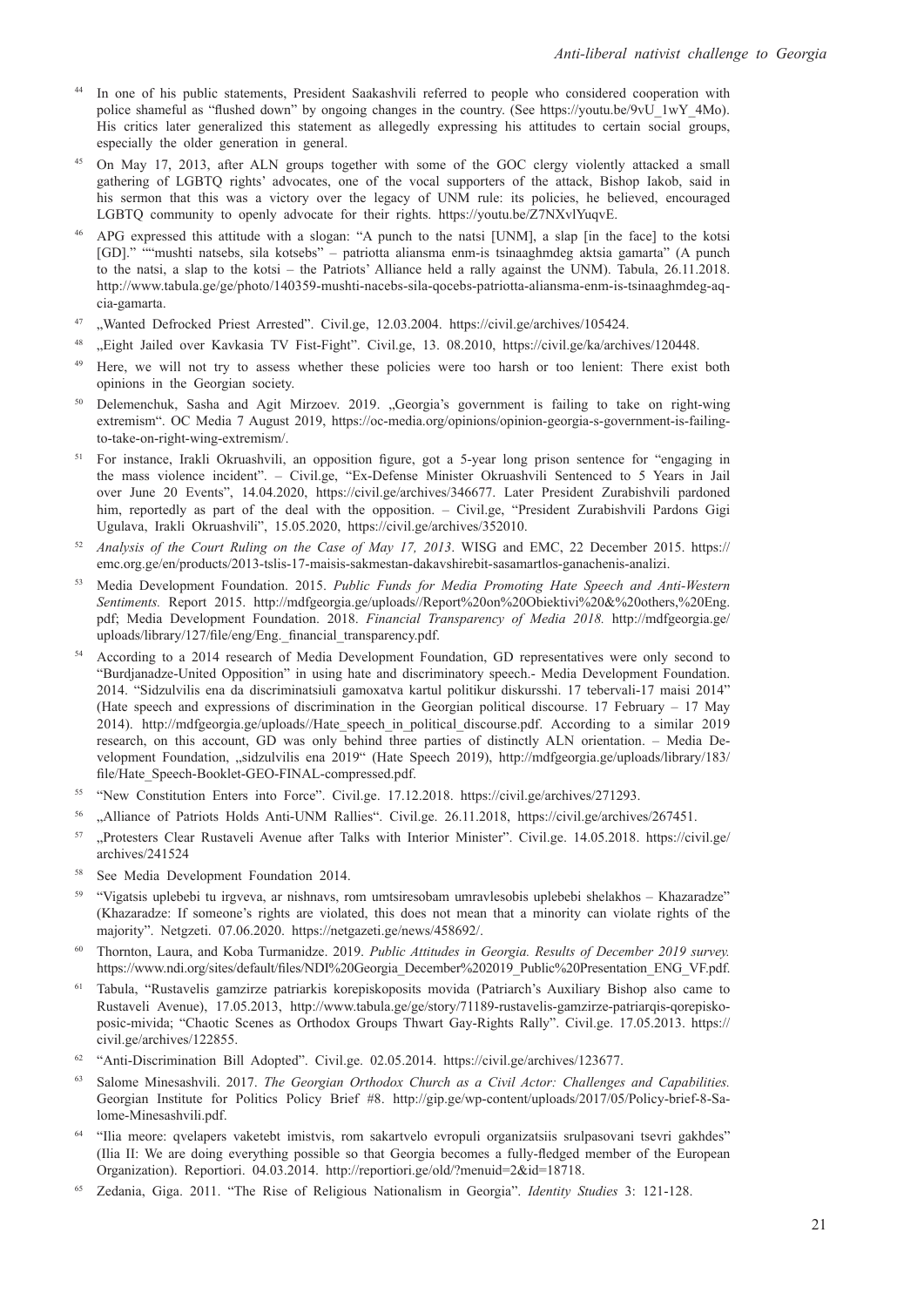- This was confirmed by the interviewed experts.
- <sup>67</sup> "Ilia Meore autsilebelia ramdenime religiuri gaertianebistibvis sajaro samartlis iuridiuli piris statusis minicheba shecherdes" (Ilia II: it is necessary to stop the procedure of conferring the status of the legal entity of public law to several religious organizations). Interpressnews. 04.07.011. http://www.interpressnews. ge/ge/sazogadoeba/173705-ilia-meore-aucilebeli-ramdenime-religiuri-gaerthianebisthvis-sajaro-samarthlis-iuridiuli-piris-statusis-minitcebis-procedura-shecherdes.html
- <sup>68</sup> "Mikheil Saakashvili atskhadebs, rom giga bokeriasgan ganskhvavebiT martlmadidebeli kristiania, atarebs jvars da 600 eklesia aashena" (Mikheil Saakashvili says that unlike Giga Bokeria, he is an Orthodox Christian, wears a cross, and has built 600 churches). Taimeri. 30.09.2019. https://www.timer.ge/mikheil-saakashvili-ackhadebs-rom-giga-bokeriasgan-ganskhvavebith-marthlmadidebeli-qristiania-atarebs-jvars-da-600-eklesia-aashena/; "Saakashvili: eklesia chems dros gadzlierda da amit vamaqob, chems pirad migtsevad mimachnia" (Saakashvili: the Church got stronger during my rule and I am proud of this, I consider this my achievement". Tabula. 12.11.2019. http://www.tabula.ge/ge/verbatim/159200-saakashvili-eklesia-chems-dros-gadzlierda-da-amit-vamakob-chems-pirad-mightsevad.
- <sup>69</sup> Chkheidze, Tamar. "MMK Marltlmadidebel mshobelta kavshiri" (MMK the Union of Orthodox Parents). Netgazeti. 08.08.2011, https://netgazeti.ge/life/5972/.
- <sup>70</sup> Joon Han, Kyung. 2016. "Income inequality and voting for radical right-wing parties", *Electoral Studies* No. 42: 54-64; Engler, Sarah and David Weisstanner. 2020. "Income inequality, status decline and support for the radical right". In a book: Romana Gareja, Patrick Emmeneger and Natalie Giger (eds), *The European Social Model under Pressure*. Wiesbaden: Springer VS: 383-400.
- <sup>71</sup> The World Bank in Georgia. Overview. https://www.worldbank.org/en/country/georgia/overview.
- <sup>72</sup> National Parliamentary Library of Georgia. Biographical Dictionary of Georgia. Levan Vasadze. http://www. nplg.gov.ge/bios/en/00008183/.
- <sup>73</sup> See numerous polls carried out by NDI and CRRC https://www.ndi.org/georgia-polls.
- <sup>74</sup> See on this Georgian Democracy Initiative. (No date). "Sidzulvilis enis agmopchvra politikur diskursshi siskhlis samartlis pasukhismgeblobidan tvitregulatsiis mekanizmebisken" (Stamping out hate speech from the political discourse: from criminal responsibility to self-regulation. https://gdi.ge/uploads/other/0/192.pdf; Achba, Salome. 2012. "To Punish Public Hate or Not?" HumanRights.ge. 16.05.2012, http://www.humanrights.ge/index.php?a=main&pid=14881&lang=eng.
- <sup>75</sup> "Religiuri grdznobebis sheuratsqopa shesadzloa dasjadi gaxdes" (Offending religious feelings may become punishable by law). MediaMall. 24.04.2018, http://mediamall.ge/new/64155-religiuri-grdznobebis-sheurackhyofa-shesadzloa-dasjadi-gakhdes.
- <sup>76</sup> Nikoloz Silagadze, Rusudan Tevzadze. "Samokalako ganatleba X-XI klasebshi 2011-2016 tslebis gzamkvlevi mastsavleblebisvis" (Civic education in X-XI classes – a 2011-20116 guide for schoolteachers". Tbilisi 2013.
- <sup>77</sup> Dato Kokoshvili. "Sagani "me da sazogaeoba" axal erovnul sastsavlo gegmashi shevida" ("Me and society" has been included in the National Curriculum as a subject). Netgazeti. 30.05.2016. https://netgazeti. ge/news/119177/.